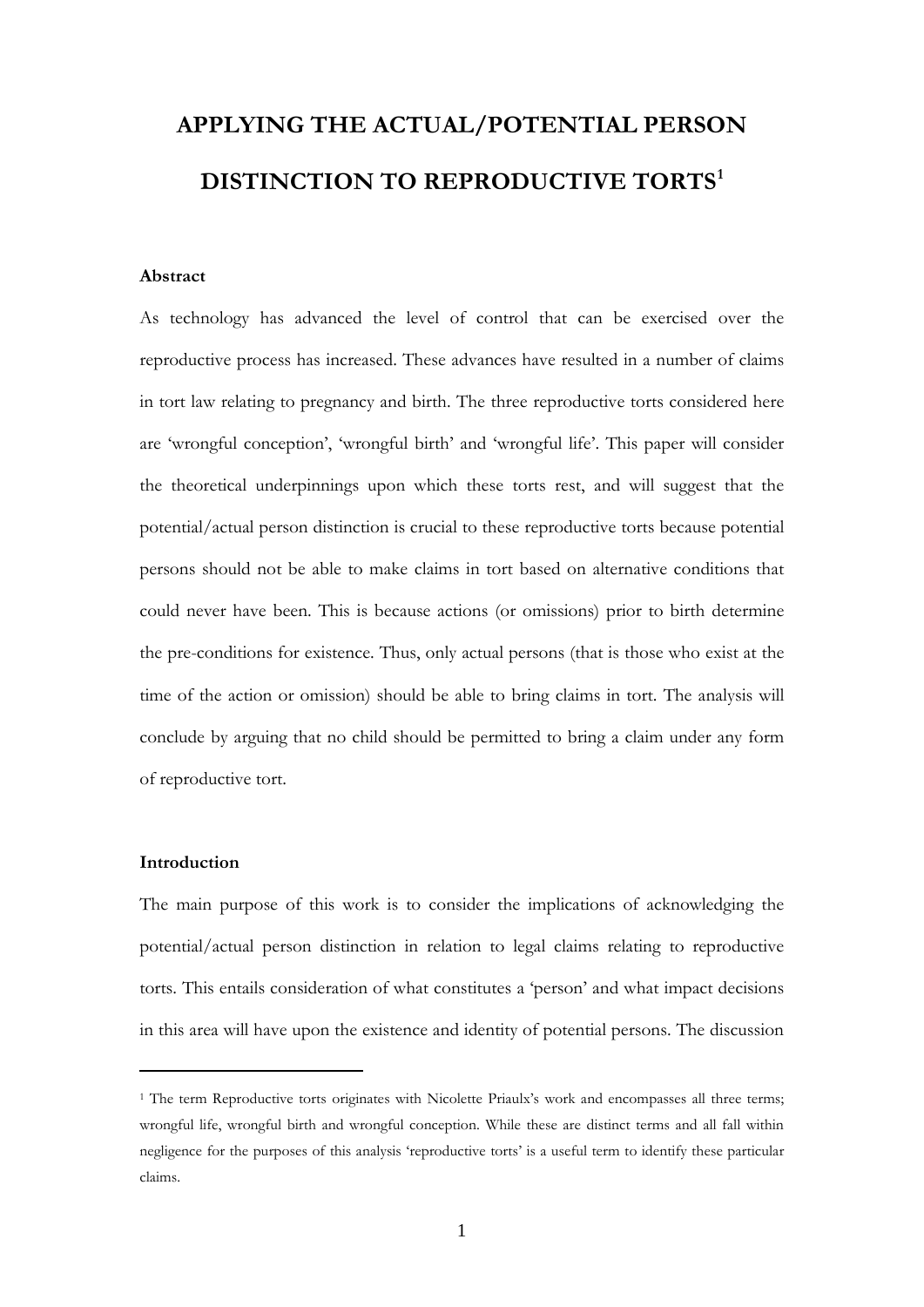in this paper will be anchored around a discussion of the reproductive torts of wrongful birth/conception and wrongful life claims. For the sake of simplicity, wrongful birth and wrongful conception will be discussed together because they both relate to parental claims rather than children claiming. These torts have been selected because the very basis of these claims relates to the existence and identity of a person, *who would not have existed but for the action giving rise to a tort claim*. Collectively these torts deal with actions that cause an individual to exist. Furthermore the reproductive torts of wrongful conception, birth and life are pertinent to discussing liability for reproductive actions because they intersect with claims between parents, offspring and third-party medical providers. Reproductive torts thus provide a suitable context within which to discuss the potential/actual distinction, psychological personhood and the implications for legal reform.

The format of this article will be as follows. Firstly it will provide an outline of why the potential/actual person distinction is important and what that implies for how we think of decisions that create new individuals. This will be followed by a section assessing the construct of psychological personhood, which is important because it highlights that changes occurring *before* a potential person becomes an actual person creates new individuals rather than changing the conditions for a pre-existing one. This argument is based upon the fact that different psychological characteristics create different people and that this is affected by both mental and physical changes to an organism. Thus, prior to actual existence no person exists and changes to the conditions in which offspring will be produced are creating new persons. Together these two related concepts of potential/actual persons and psychological personhood will serve as a platform for reassessing reproductive torts and in suggesting the direction reform of the law should take. Essentially the claims will be as follows; potential persons have no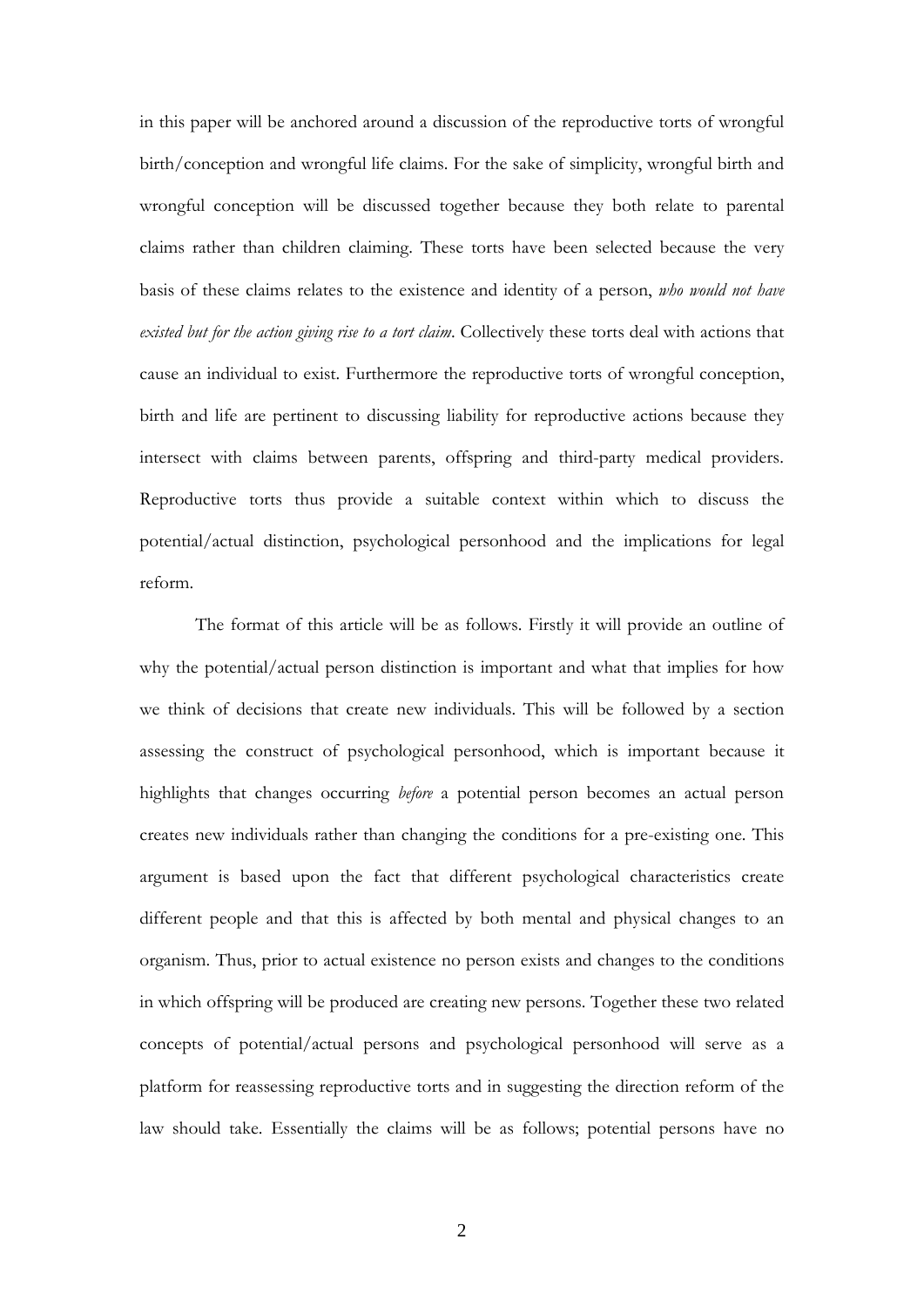claims on the actions of actual persons and only the interests of actual persons can sustain claims in tort.

As we consider the reproductive torts of wrongful birth/conception and wrongful life we will see how the courts have encountered the problems which the theoretical section on potential/actual persons and psychological personhood expose. In further support of the integral nature of the problems with reproductive torts, other non-UK jurisdictions will be brought into the discussion. For the sake of clarity, the differences between the reproductive torts under consideration will be explored in the brief description of each 'tort' that follows.

*'Wrongful conception'* - Wrongful conception cases concern the birth of a healthy child where the very conception of a child was something that the parents had actively sought to prevent (for example by undergoing a vasectomy which was carried out incorrectly, so that the parents now have a child which they never intended to have<sup>[2](#page-2-0)</sup>. 'Wrongful birth' cases occur when a child has been conceived and the parents are given incorrect advice or information regarding the condition of the foetus, where such advice if given non-negligently might have led to a termination<sup>[3](#page-2-1)</sup>. These cases also include situations where some action by the medical professional causes a disability to occur or damages the foetus<sup>[4](#page-2-2)</sup>. Normally these reproductive torts are relatively straight forward claims by existing persons (the parents), that they have been harmed because the medical procedure was carried out incorrectly and resulted in the birth of a child, with or without a disability.

However in the UK there is an aberrant situation under s.1 of the Congenital Disabilities (Civil Liabilities) Act 1976 ('CDCLA') which allows a child to claim under the

<span id="page-2-0"></span><sup>2</sup> *MacFarlane v Tayside Healhboard* [2000] 2 AC 59.

<span id="page-2-1"></span><sup>3</sup> *Farraj v King's Healthcare NHS Trust* [2010] 1 W.L.R. 2139.

<span id="page-2-2"></span><sup>4</sup> *Whitehouse v Jordan* [1981] W.L.R. 246.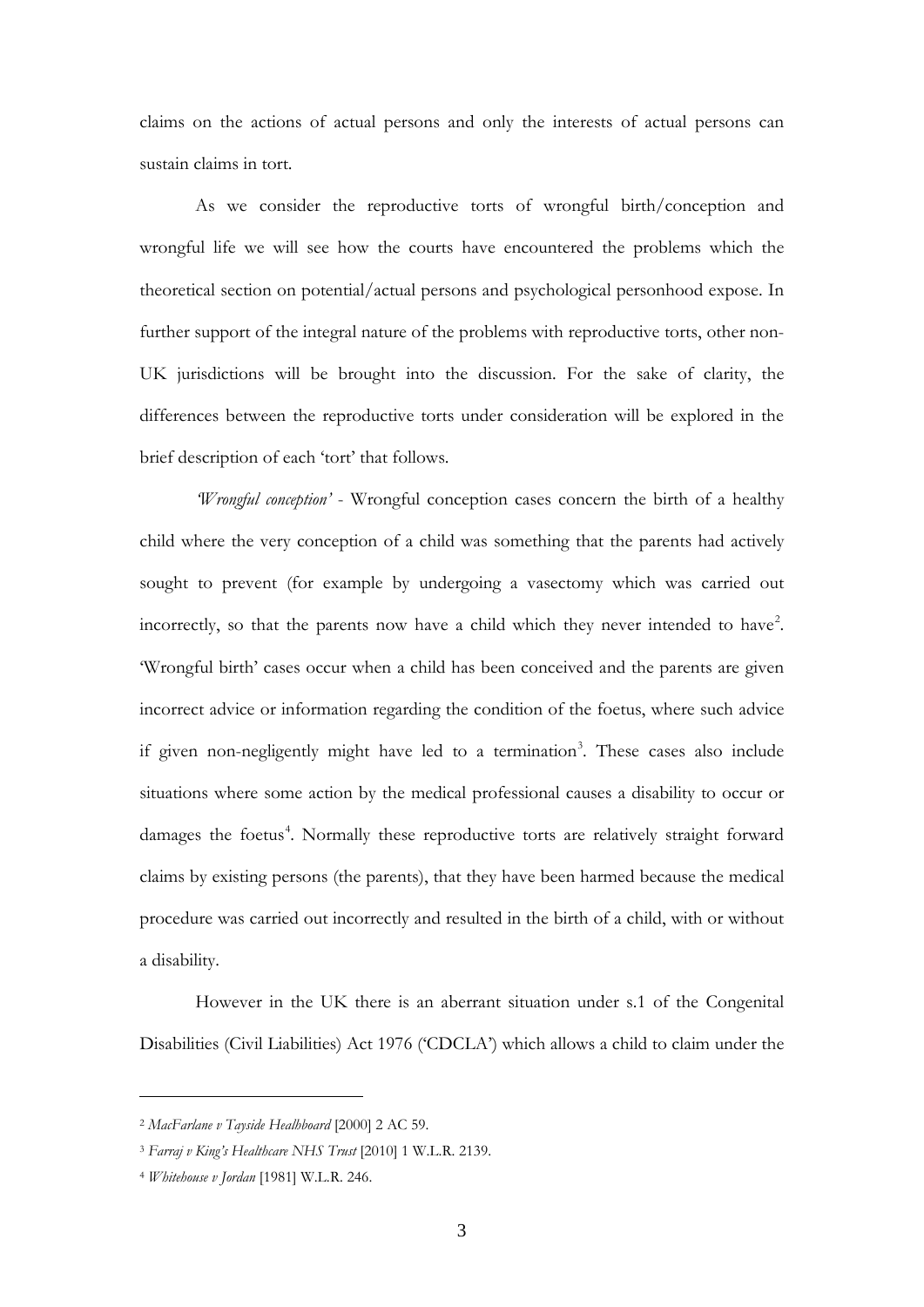tort of wrongful birth when the actions of a medical provider lead to the child having disabilities that it otherwise would not have. It is important to note that this does not allow claims by healthy children; it only allows claims under wrongful birth in cases of disability caused by medical providers. In this respect wrongful birth claims under the CDCLA are somewhat similar to the wrongful life cases.

*'Wrongful life'* - The tort of wrongful life is a claim by a child that they should not have been caused to exist at all. In essence offspring claim that life is so intolerable and full of inescapable suffering that *they are better off not existing* rather than being born in such a state. The courts are thus asked to conclude that being born was harmful to the child and that non-existence was a better condition, of which they have been deprived. The term wrongful life is not without controversy as Kirkby J in the Australian case of *Harriton v Stephens* demonstrates. Kirby *J* stated that in his view "its use, even as a shorthand phrase, should be avoided"<sup>5</sup>. Kirkby J takes this view for a number of reasons, but the most important of them are as follows; the phrase wrongful life "denigrate[s] the value of human existence" and that by "lumping all such cases under the one description there is a danger that important factual distinctions will be overlooked or obscured"<sup>[6](#page-3-1)</sup>. Kirkby J prefers the term 'wrongful suffering' as it encapsulates, what Kikby J sees as the basis of the claim, that the "negligence ... has directly resulted in the present suffering"<sup>[7](#page-3-2)</sup>. In line with judicial terminology the phrase wrongful life will be retained in this article, although as we will see, in addition to the just stated objection, this term has different interpretations in different jurisdictions.

<span id="page-3-0"></span><sup>5</sup> *Harriton v Stephens* [2006] Unreported Cases High Court of Australia at [8].

<span id="page-3-1"></span><sup>6</sup> *Harriton* [2006] at [11]

<span id="page-3-2"></span><sup>7</sup> *Harriton* [2006] at [10]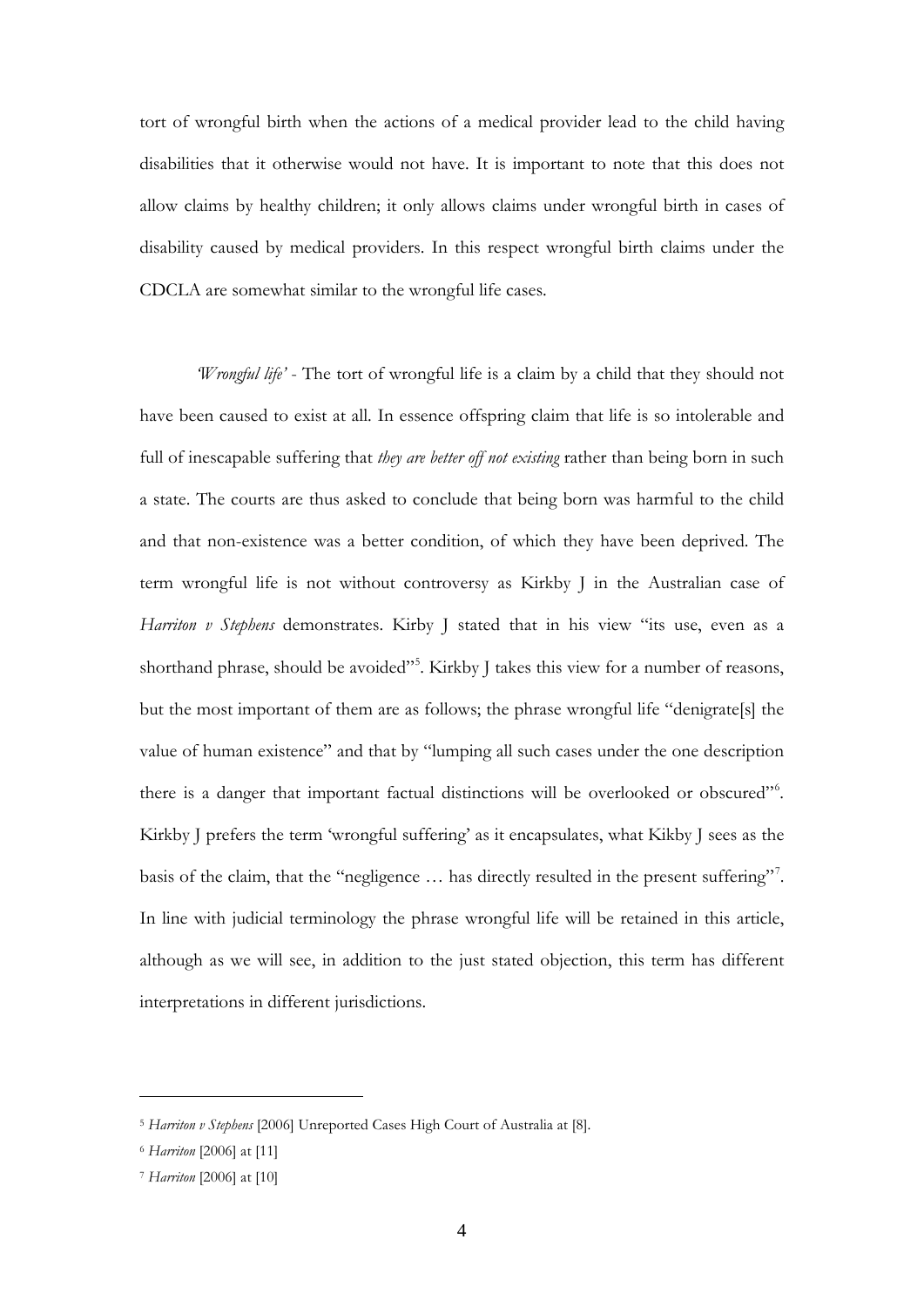However, this raises the philosophical problem of comparing existence with nonexistence which is conceptually impossible because non-existence is the absence of everything. There is thus *no-one* who is better off than the child that does exist. This is also a legal problem for the courts as they cannot (and are not prepared to) calculate damages on this basis and are unwilling to countenance the idea that non-existence could be preferable to life<sup>[8](#page-4-0)</sup>. Currently, such claims are not permitted under UK law<sup>[9](#page-4-1)</sup> and, as we shall see, other jurisdictions have struggled with the wrongful life tort. In the New Jersey case of *Gleitman v Cosgrove* [1967]<sup>[10](#page-4-2)</sup> the court found that a wrongful life claim could not be actionable, while in the state of California the case of *Curlender v Biosciences Laboratories*  $[1980]$ <sup>[11](#page-4-3)</sup> held that a wrongful life claim was sustainable. It is thus by no means a settled question as to whether wrongful life claims can be judicially recognised.

Moreover, wrongful birth and wrongful life actions can be distinguished as claims brought by parents and claims brought by the offspring themselves respectively<sup>12</sup>, however this division on the basis of the identity of the claimant does not always apply, as we have seen from the CDCLA. Throughout this article, these reproductive torts are separated by type (that is wrongful birth/conception and wrongful life) rather than on the basis of who brings the claim. It should, however, be borne in mind that who can claim, normally, follows the pattern of 'wrongful conception/birth' claimants being the parents, while 'wrongful life' claimants are the children (or someone acting on behalf of the child); but this is not always the case and sometimes the claimants will be different as under the CDCLA.

<span id="page-4-0"></span><sup>8</sup> *McKay v Essex Area Health Authority* [1982] Q.B. 1166

<span id="page-4-1"></span><sup>9</sup> *McKay* [1982]

<span id="page-4-2"></span><sup>10</sup> *Gleitman v Cosgrove* [1967] 49 N.J. 22

<span id="page-4-3"></span><sup>11</sup> *Curlender v Biosciences Laboratories* [1980] 165 Cal. Rptr. 477.

<span id="page-4-4"></span><sup>12</sup> *Harriton* at [11]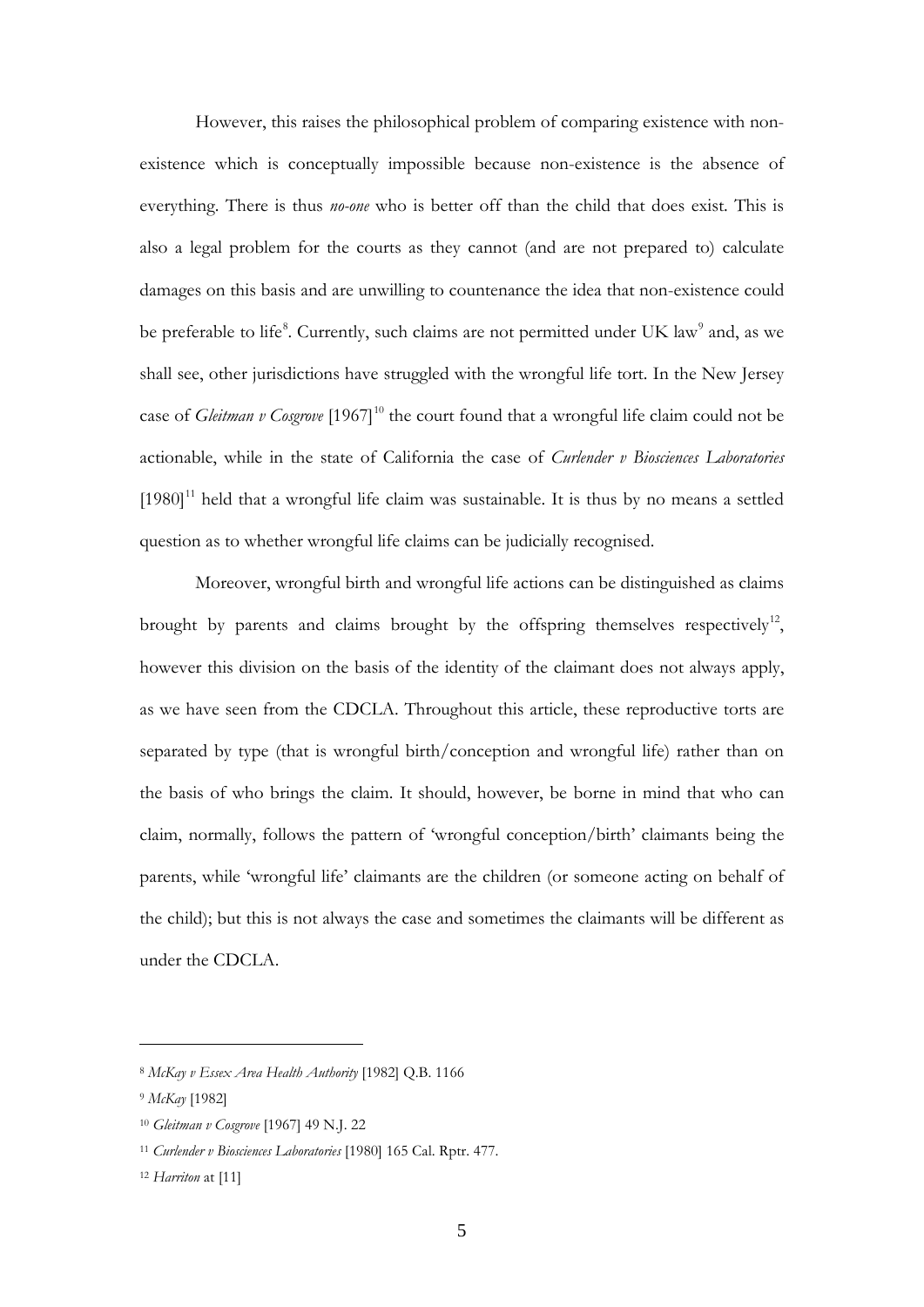Reproductive torts relate to harms and damages that the law recognises to offspring where the action has occurred before their birth, and covers both parents and the child claiming against a medical provider. The law can therefore recognise that harms can occur before a legal person comes into existence and that once the child exists their claim crystallises allowing a claim in tort. However the conclusion of the paper will be that children can never claim for the condition they are born in, regardless of what state that is or how it was caused. This would require the removal of section one of the Congenital Disabilities Act which allows children to claim under wrongful birth cases, and retain the non-recognition of wrongful life torts. This conclusion will be based upon the fact that decisions and conditions which constitute the new person cannot be grounds for claims that they either should have existed in a different condition or should not exist at all, because in both cases they (the person claiming) would not exist and thus they would not be affected. This line of reasoning is 'person-affecting' in its approach, which dovetails with tort law as tort requires that *a person* is in a worse condition than they otherwise would be; that is a person is affected by the wrongful conduct<sup>[13](#page-5-0)</sup>.

This conclusion would apply whether the conduct comes from medical providers, prospective parents or genetic engineers (whether through genetic selection or modification) thus only allowing for the interests of actual persons to determine the decisions made. Therefore the legal claims of reproductive torts will not be able to be based upon harm to the not-yet-existing offspring but would have to be based upon the effects of their actions on actual persons.

<span id="page-5-0"></span><sup>13</sup> C. Elliott and F. Quinn *Tort Law* (Longman, 2011) p.375.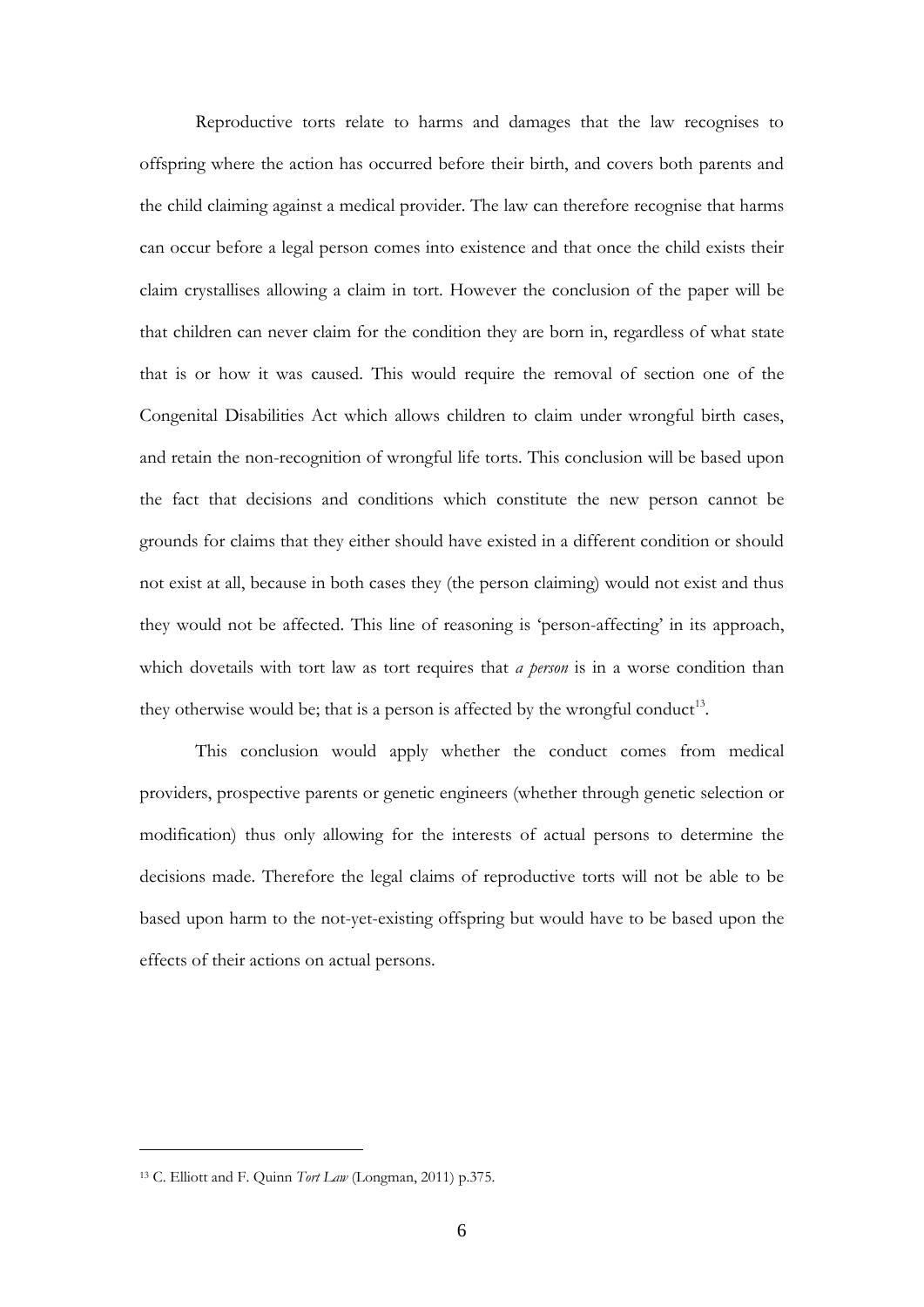## **The potential/actual distinction[14](#page-6-0) and psychological personhood**

The importance of the potential/actual person distinction cannot be overstated because it speaks to the difference between those who can suffer harm or gain some benefit and those whose very existence is constituted by the decisions being undertaken. It is important because the basic aim of tort law, including reproductive torts, is to put someone in the situation they would have been in if the tortious action had not occurred<sup>[15](#page-6-1)</sup>. The problem with reproductive torts is that the situation before the tort occurred is non-existence, and thus a comparison between existence and non-existence is required to calculate damages. As Ackner LJ states "how can the court begin to evaluate non-existence … No comparison is possible and therefore no damage can be established which a court could recognise" (*MacKay v Essex Area Healthboard* [1982] at p.1189). Thus we do not have to consider whether we take a person-affecting or impersonal approach to harm, because tort presupposes that persons *are* affected. We therefore must be able to identify who the person affected is and we must know how they were affected and what condition they would have been in prior to the action.

We can thus see why the potential/actual person distinction is important. Decisions which create persons cannot be subject to considerations of harm and benefit in relation to the person yet to exist, because the very conditions for affecting persons require that they actually exist and potential persons do not fulfil this requirement. Moreover if, as in the case of reproductive torts, the action which is complained of did not occur then the person would never have existed and thus there would be no 'person' in a better or worse condition. As David Heyd puts it, the "confusion created by wrongful life cases arises precisely from the fact that the wrongful act is the direct cause

<span id="page-6-0"></span><sup>14</sup> The potential/actual distinction is a concept that arises in across the literature. See D. Heyd, *Genethics* (University of California Press, 1992); A. Giubilini and F Minerva 'After-birth abortion: Why the baby should live?' (39)5 *J Med Ethics* 261.

<span id="page-6-1"></span><sup>15</sup> Elliott Quinn, Law p.375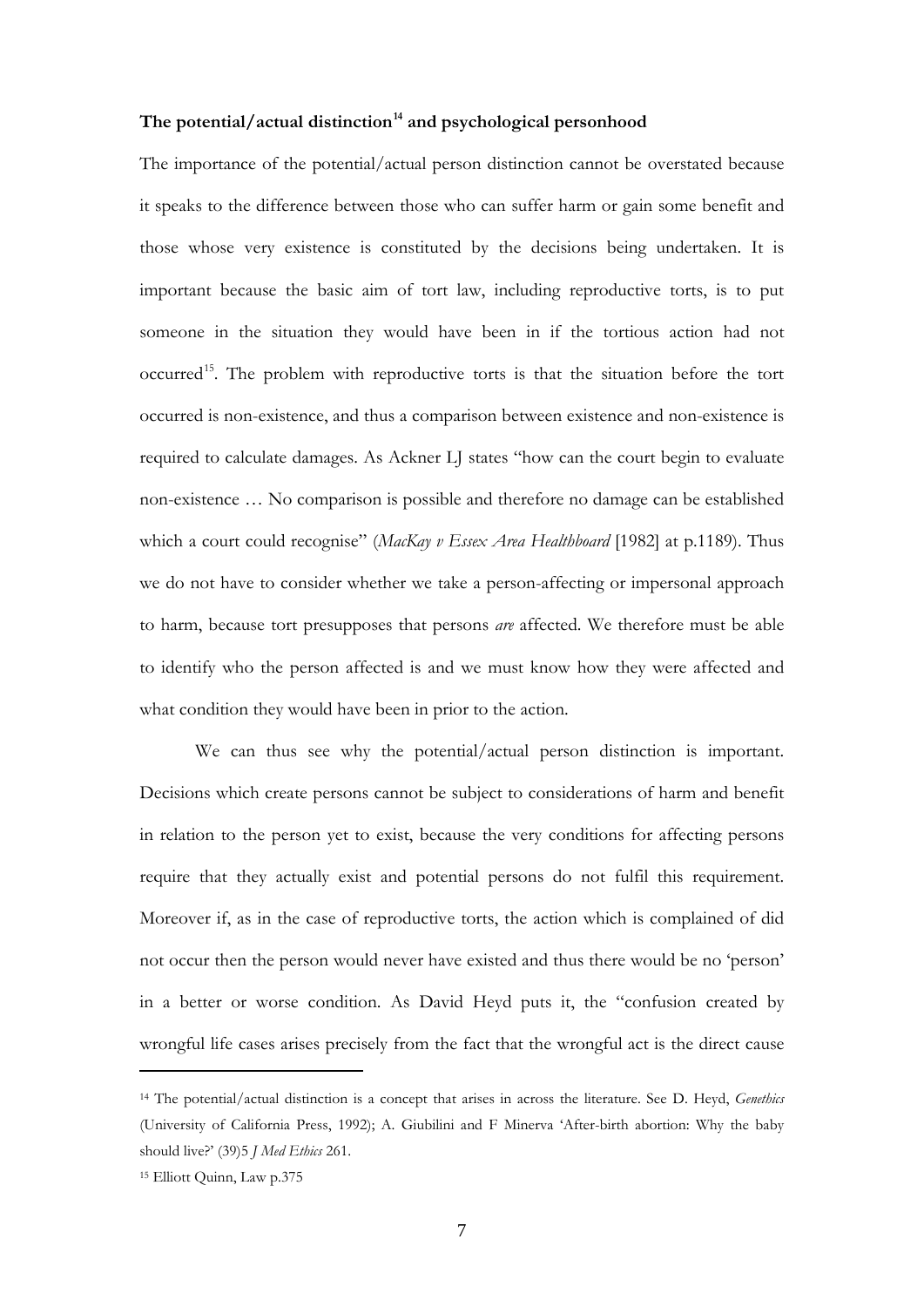of the plaintiff's existence"<sup>[16](#page-7-0)</sup>. Although Heyd is speaking only in relation to the tort of wrongful life, this paper will argue that the person-affecting requirement of tort is never satisfied in reproductive cases when the child brings the claim. This is because potential persons do not exist, and as such changes to the embryo's genetic make up or physical body do not change *anyone*; rather they alter the genesis conditions which create a person. For example, changing whether an embryo has a disability will not change the (potential) person who will exist because no one exists, it will only change the conditions of the creation process.

Additionally the existential status of potential persons means that they also fail to fulfil the need for a single relationship. As Ernest Weinrib states tort law, as a component of corrective justice, "treats the doer and the sufferer of harm as the active and passive participants in a single relationship"<sup>17</sup>. Thus the legal relationship required in tort claims is absent because of the necessary requirement of existence for there to be a doer and sufferer, a harm and a harmed.

#### **What are psychological persons?**

This paper adopts a psychological personhood approach to the nature of persons and personal identity which will now be outlined. The concept of psychological personhood is a claim that can be summarised as; persons exist only as an aggregate or a construct of the mental capacities of organisms, they do not exist outside of this realm. Thus a person is not a person because they are biologically human, or because they possess a name, but because they have certain psychological features of memory, self-awareness, a sense of self over time, desires and interests between the past, the ongoing now and future

<span id="page-7-0"></span><sup>16</sup> D. Heyd, Genethics p.29.

<span id="page-7-1"></span><sup>17</sup> E. Weinrib 'The Jurisprudence of Legal Formalism' *Harvard Journal of Law and Public Policy* 16 (1993) 583, p.588.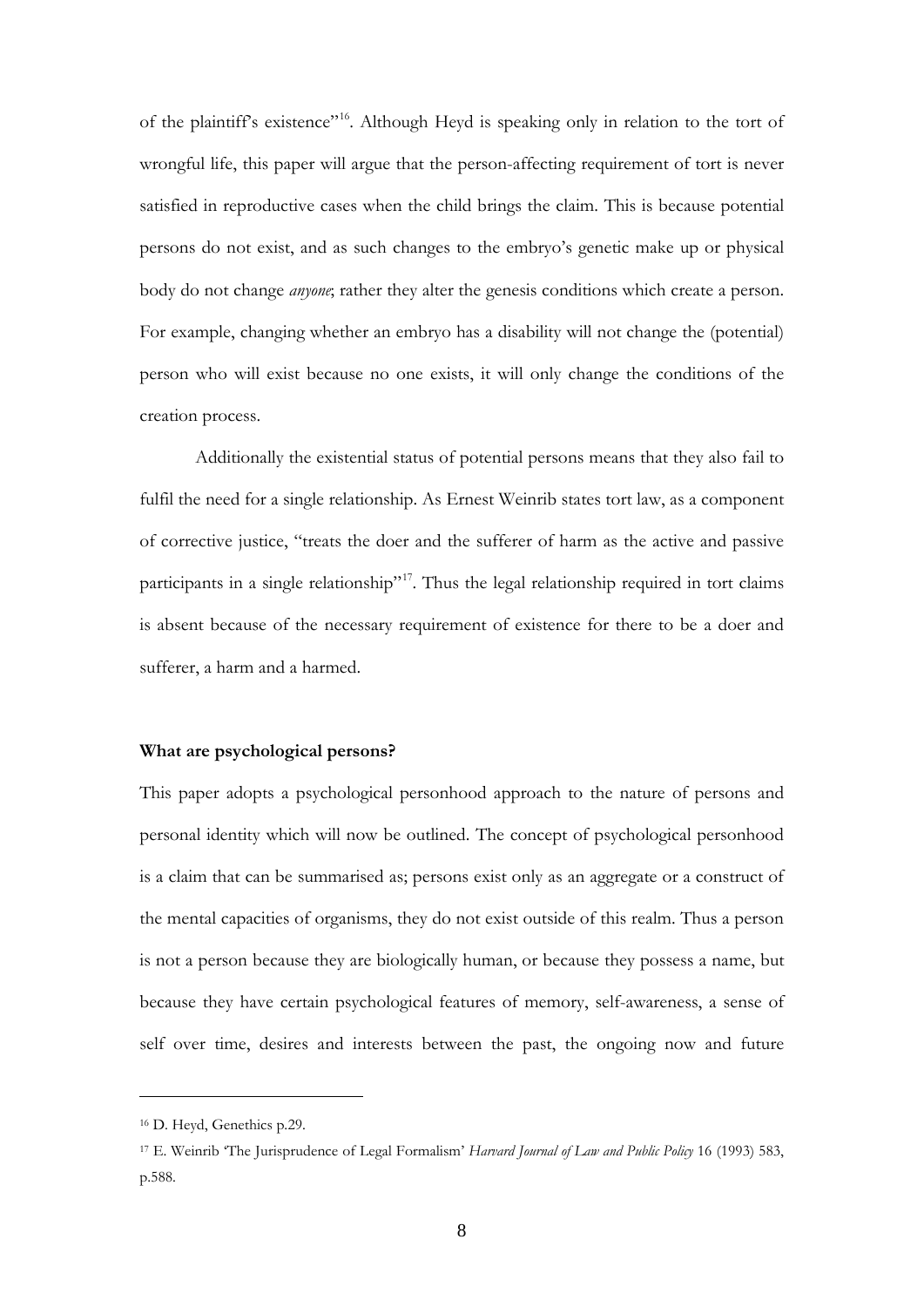instants[18.](#page-8-0) These features then give rise to psychological *connectedness* (connections between one instant and the next) and together form psychological *continuity* between past, present and future<sup>19</sup>. Lynne Baker identifies the crucial attribute of a person as the 'First-Person Perspective' (FPP) in which a being can think of itself as the source of thoughts and desires<sup>20</sup>. This is a good means of identifying a person and provides a continuous sense of identity within the entity that is a person. The content of personal identity, that is, of a person being a particular someone and having specific goals and desires is provided by the other psychological features of experience and memory. Thus the FPP provides a sense of unity over life and experience, but FPP relies on connections and continuity between instants and experiences to provide personal identity. Personal identity is therefore the narrative of a specific person's existence, while being a member of the group of beings called 'person' is dependent on the capacity for a First-Person Perspective. If these connections are absent, then psychological personhood would suggest that someone is not the same person over time even if they remain the same physical organism. This allows for a self-referencing narrative which builds a biographical life, gives meaning and purpose of a person's life and makes a life plan constructed through projects<sup>[21](#page-8-3)</sup> possible; this self-recursive construction is what distinguishes a person from a non-person.

This starkly contrasts with how we normally think of ourselves. As a consequence, the importance of psychological attributes is greater than under alternative theories of persons (such as the view of persons being an indestructible soul or being a human organism). Furthermore, it means that persons are fundamentally the font of

<span id="page-8-0"></span><sup>18</sup> J. Locke, *An essay on human understanding* (1690); D. Parfit *Reasons and Persons* (Clarendon Press, Oxford 1984) pp.204-209.

<span id="page-8-1"></span><sup>19</sup> D. Parfit, Persons pp.204-209.

<span id="page-8-2"></span><sup>20</sup> L. Baker *Persons and Bodies* (Cambridge University Press, 2000) p.64.

<span id="page-8-3"></span><sup>21</sup> L. Lomasky *Persons, Rights and the Moral Community* (Oxford University Press, 1990) p.32.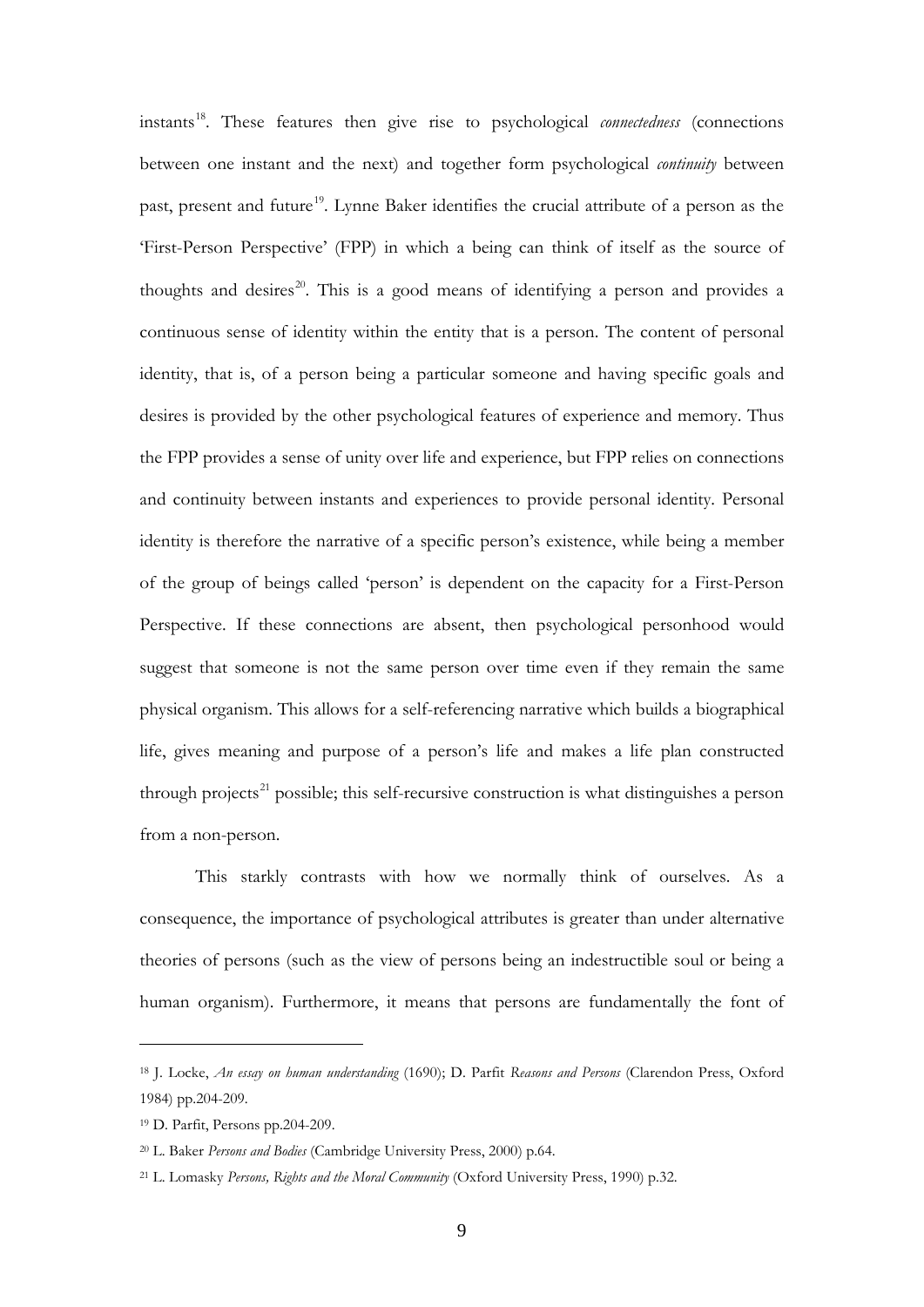value and for things to be 'good' or 'bad,' a person must *actually* exist. An actual person who exists can be affected by things that happen around and to them, and thus can make a value judgement regarding those actions. Potential persons cannot be affected in a similar manner because the necessary condition for them to evaluate the effect of things is that they exist, but it is their very existence which is being decided.

Thus Heyd can state that "they [potential persons] do not meet certain preconditions of existence and identity"<sup>[22](#page-9-0)</sup>, and consequently as we modify and change an embryo (that is, as we change the conditions for the potential person's existence) we will be creating a new person, not altering the circumstances for the same person. If this were not the case, for example, if person were 'souls', then reproductive torts would be sustainable, as the existence of the person would be prior to the existence of their body. However, in this case, every negative attribute would be included in a tort claim because these would all be *affecting someone* and would be making things worse for them. In the case of psychological persons, the person develops after their body, thus actions which occur prior to their existence are excluded from *affecting* them because these actions constitute the person who will exist.

This theoretical platform means that actions giving rise to reproductive torts will lead to a new person coming into existence regardless of what these actions are. Thus medical providers causing a disability to occur in an embryo will simply be changing the constituting conditions of a new potential person. Similarly wrongful conception results in a new potential person who would not otherwise exist. Equally, failing to diagnose a disability that would lead to the parents terminating the pregnancy would also be creating a new person. In both scenarios, no-one is being made better or worse off, no-one is being replaced with a different person; rather each scenario creates a new person,

<span id="page-9-0"></span><sup>22</sup> Heyd, Genethics p.36.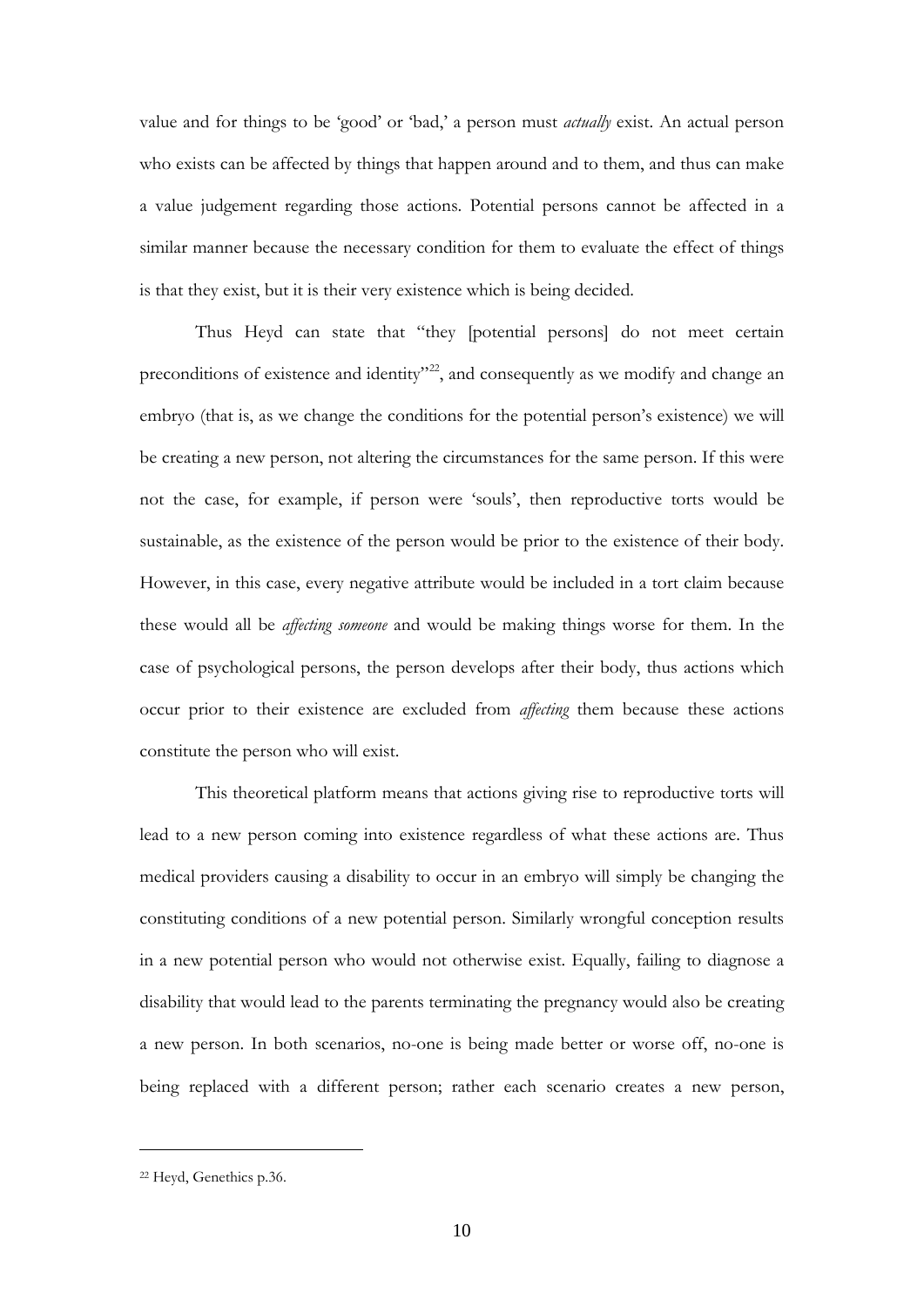generating a new personal identity from the specific constituting conditions. As wrongful life claims would have seen an actual person not come to exist, potential persons have no claim upon actual persons and wrongful life claims must be rejected. But we will now consider opposing views to this theory.

#### **Potential persons and the 'right' to be born (healthy)**

Having set out the argument for reforming reproductive torts by eliminating claims made by the child themselves, it is only fair that some counter claims arguing that potential persons have interests are considered. The obstacle that must be overcome in order for potential persons to have any interests or rights over actual persons is the potential/actual distinction, because it is this divide that precludes claims based upon actions that affect the constituting conditions of a person's existence.

So how then can interests and rights translate across the potential/actual divide? Loren Lomasky suggests that harms that affect a future person, but which are caused before the person exists can give rise to a retroactive complaint. This is because actual persons can recognise "goods-for-the-child [or potential person] that others have reason to acknowledge and respect"<sup>[23](#page-10-0)</sup>, and recognise that the future person is "identifiable as a distinct individual upon whom one can act for better or ill"<sup>24</sup>. Walter Glannon suggests that we can "prevent actual (future) people from experiencing pain and suffering and thereby avoid defeating their interests in having healthy lives"<sup>25</sup>. Moreover, Jonathan Glover states that "the parental desire for a healthy child fits with the interests of the child born as a result of the choice"<sup>[26](#page-10-3)</sup>. These statements suggest that we can both identify

<span id="page-10-0"></span><sup>23</sup>Lomasky, Community at p.161.

<span id="page-10-1"></span><sup>24</sup> Lomasky, Community at p.161.

<span id="page-10-2"></span><sup>25</sup> W. Glannon 'Genes, Embryos and Future People,' *Bioethics* 12(2002) pp.187-211, p.193.

<span id="page-10-3"></span><sup>26</sup> J. Glover, *Choosing children: Genes, disability and design* (Oxford University Press, Oxford 2008) p.42.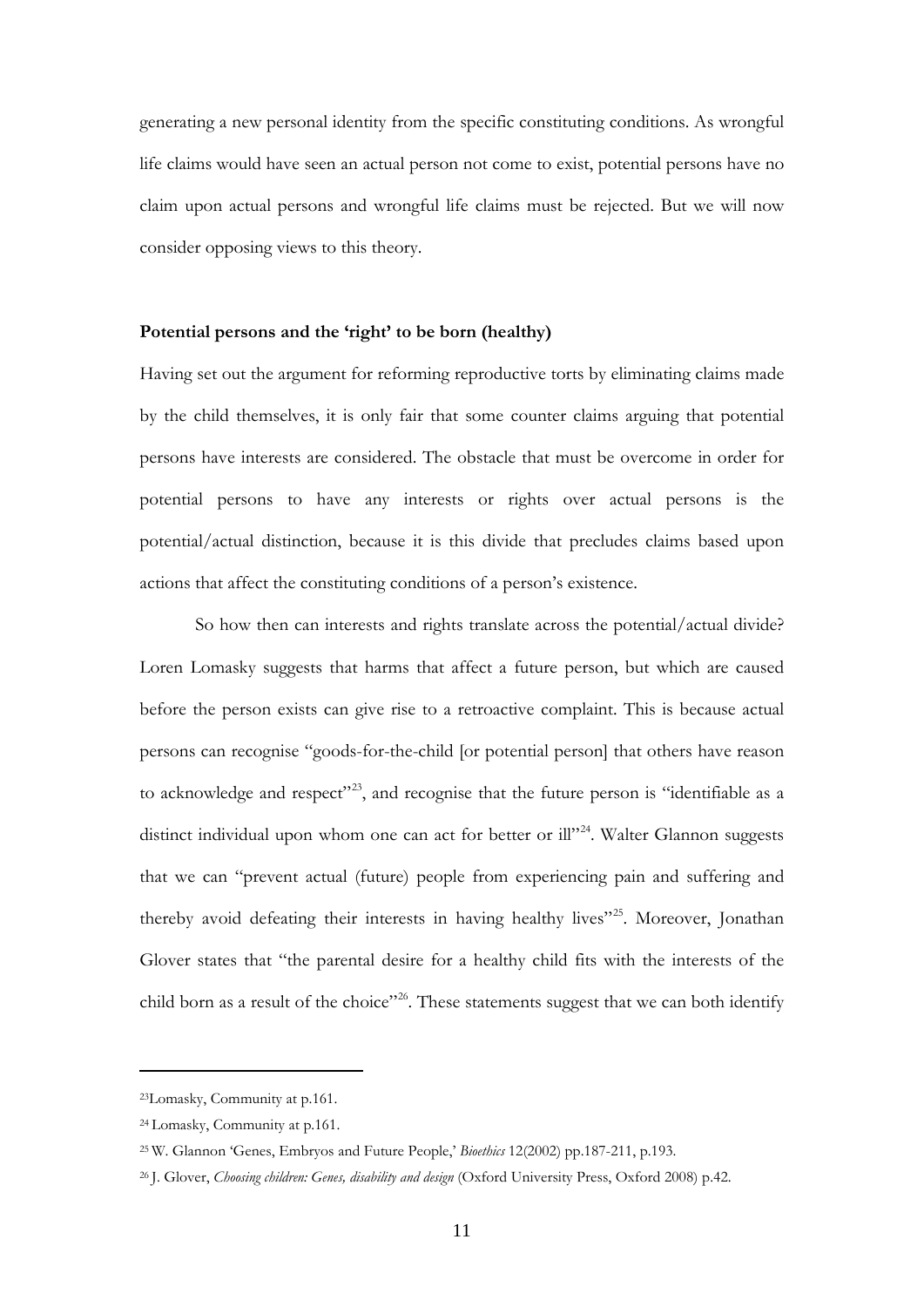the person who will exist and extrapolate from that things which are/will be good for them.

Lomasky claims that recognising 'good-for-someone' and being able to identify them provides a way to identify harms (over which we have control) for future persons thus we should act to prevent these harms occurring. In other words, because offspring will become persons *who are now identifiable* and we can predict the impact of our actions on this future person we are subject to their interests. Similarly Glover and Glannon claim that a potential person has an interest in being born in a healthy condition. It thus seems that, to Glover at least, once a conception occurs we can identify some interests of the future person. Glover names, for example, an interest in being "able-bodied and healthy"<sup>27</sup>. Therefore "the interests of the child should set limits to what potential parents do"<sup>[28](#page-11-1)</sup>.

Glover's approach seems to satisfy Lomasky's identifiable individual requirement, it therefore seems that a potential person can in some sense be an identifiable subject. This is, however, an error because potential persons are not subjects; that is, they (a potential person) cannot be affected by actions which will constitute their conditions of existence. When we consider how these changes would be brought about we can see the claims above do not work. If we cannot change the 'health' of an embryo, then the potential person can only exist in an 'unhealthy' condition. If we can change an embryo to be healthy then it would change the constituting conditions of the person being created and thus would not be affecting them because we are creating a new person, making the 'identifiable' individual no longer identifiable. Thus "we can affirm that people cannot logically have a right to any genetic endowment, if that constitutes their

<span id="page-11-0"></span><sup>27</sup> Glover, Design at p.42.

<span id="page-11-1"></span><sup>28</sup> Glover, Design p.43.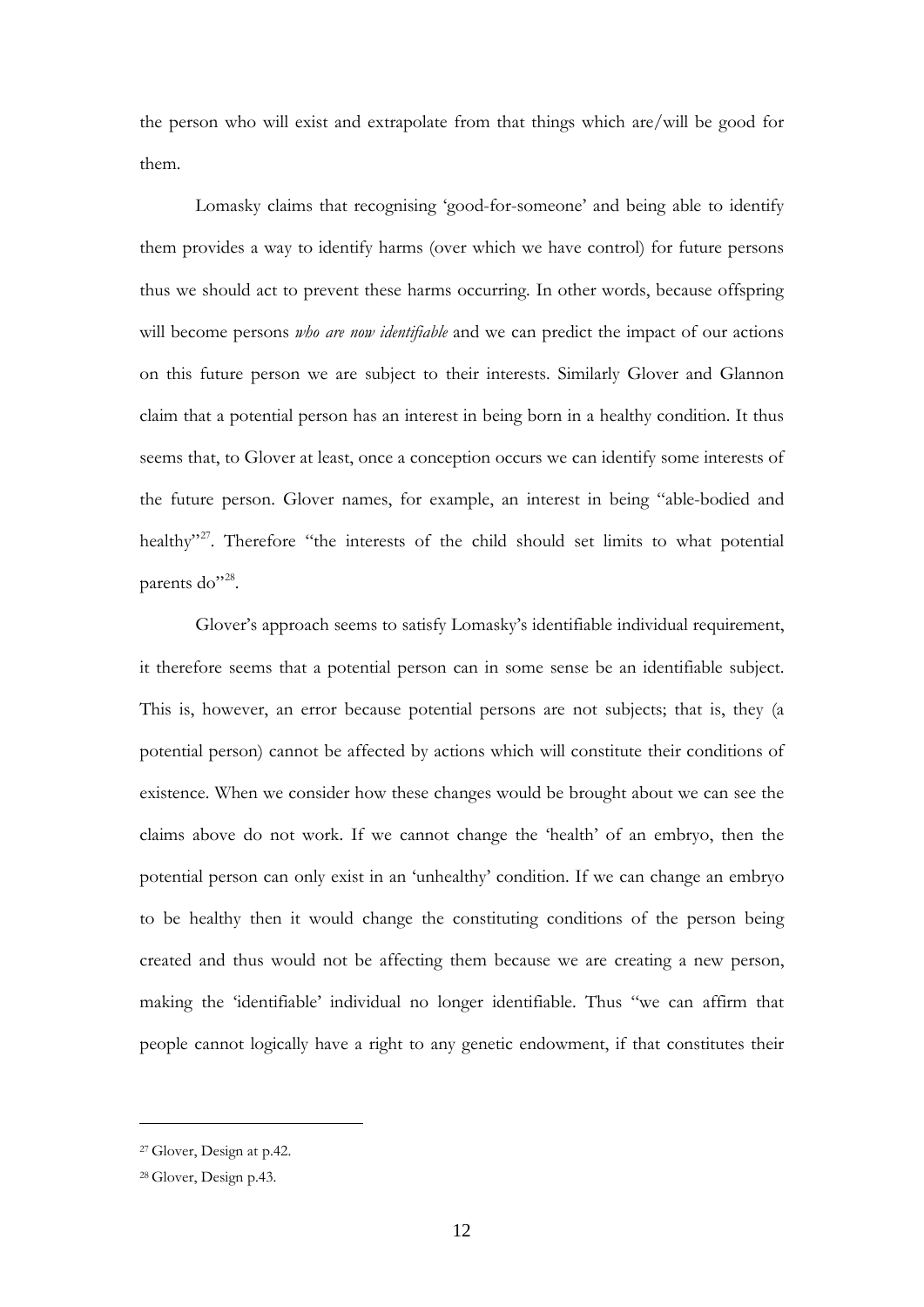identity<sup>"29</sup>. Health, amongst many other (and possibly all) attributes, changes the conditions constituting the potential person, such that each change is a fresh act of creation.

It could be claimed that embryos do have interests which only crystallise once they become a person. Yet this makes no logical sense for the same reason that both Glover and Glannon's 'interest' and Lomasky's 'good-for' approaches cannot work; because each approach requires a subject who benefits from the good or interest. However, the persons who supposedly possess these interests or for whom the goods are good-for are constituted by such decisions; that is, the conditions for being benefited or harmed require a person, a subject to exist, in order to determine value to that person. Just as there is no basis for saying that being brought into existence is a benefit, because no subject exists who is waiting to be alive, it cannot be claimed that a potential person is benefited by being born in a particular condition. And "for the same reasons, we cannot hold the child is ... an object of maleficence"<sup>[30](#page-12-1)</sup>; in other words, a potential person who becomes an actual person cannot be benefited or harmed by decisions which create and cause them to exist. There are no exceptions to the statement that potential persons cannot be harmed by being caused to exist; only actual persons have interests which can be harmed and thus any regulation has to be based, and can only be based, upon the interests of extant persons.

### **The importance of reproductive torts**

We can now turn to the changes and impact that reproductive torts would have to undergo in order to conform to the idea that potential persons have no claim over actual persons. Allowing parents (actually existing persons) to claim creates no difficulty at all

<span id="page-12-0"></span><sup>29</sup> Heyd, Genethics p.172.

<span id="page-12-1"></span><sup>30</sup> Heyd, Genethics p.109.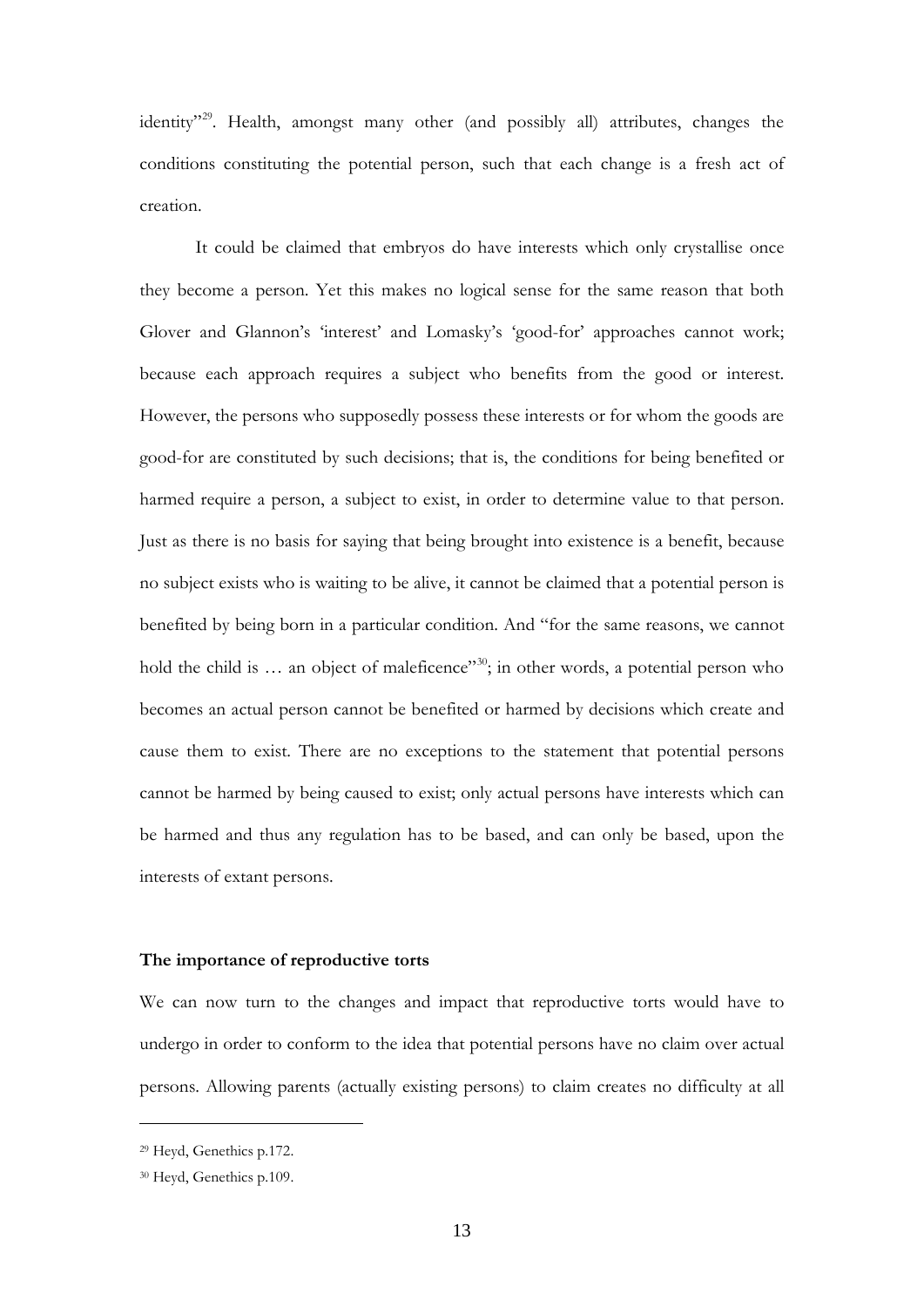because they have interests that can be affected by the actions which lead to the existence of offspring. On the other hand, allowing children who result from actions which create them to claim against someone for acts or omissions causing their existence causes a great deal of difficulty. Reproductive torts would need to be reformed because it is logically impossible for a child to be harmed or benefited by actions which create them. Furthermore as we have seen the necessary relationship between the person who causes the harm and the person who suffers the harm is absent, because both parties must be in a "single [correlative] relationship"<sup>31</sup>. It is thus unjust for medical providers to be held as having harmed someone when this cannot be the case. Moreover, if it is the action which created the individual that is harmful then this applies regardless of whose action it is; thus if parents decide not to abort or prevent conception (where they have had accurate medical advice) then they are as much to blame as medical providers and should be liable under reproductive torts. As we will see when considering the United States case of *Curlender v Bio-Science Laboratories[32,](#page-13-1)* the logical permissibility of a child suing their parents has been raised in court before. As Rosamund Scott has highlighted however, allowing offspring to claim against their parents would be problematic, not only because of the intra-family conflict that might arise, but because it will also "come up against a woman's very personal moral interests in self-determination"[33.](#page-13-2) This of course is not a bar to the possibility of allowing offspring to claim against their parents, but explains why we should avoid it.

Even with these concerns put to one side, reproductive torts still face great difficulty in terms of agreeing a basis for calculating damages. As mentioned at the beginning of this paper, the fact that no-one can be better off than the child who actually

<span id="page-13-0"></span><sup>31</sup> Weinrib, Formalism, p.588.

<span id="page-13-1"></span><sup>32</sup> *Curlender v Bio-sciences Laboratories* [1980] 165 Cal. Rptr. 477.

<span id="page-13-2"></span><sup>33</sup> Scott 'Reconsidering "Wrongful Life" in England after Thirty Years: Legislative Mistakes and Unjustifiable Anomalies' *Cambridge Law Journal* 72:1 (2013) pp.115-154 at p.148.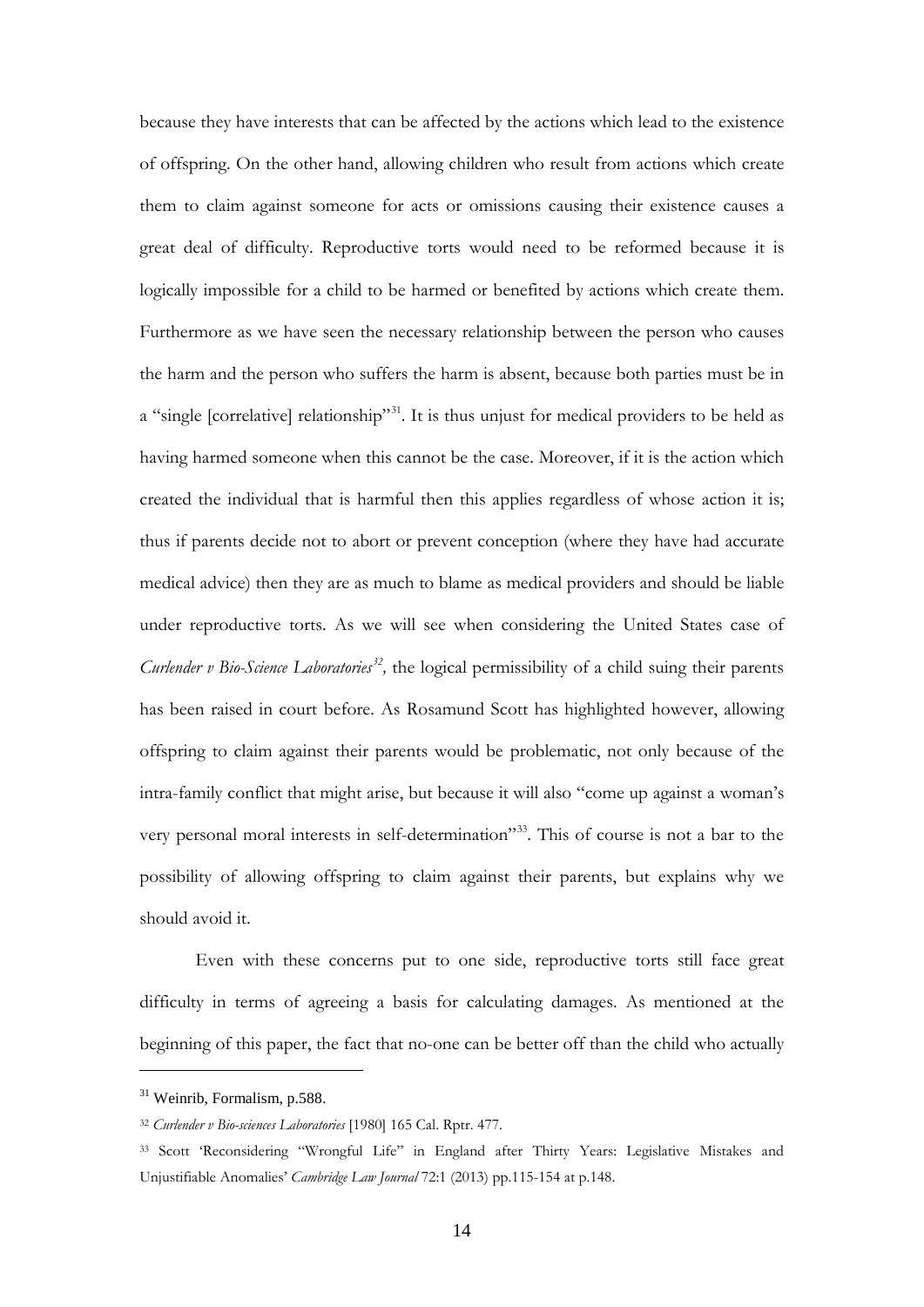exists now means that the calculus of damages is impossible to determine. There is no *better or worse* situation for the child bringing the claim, because "nonexistence is not a state that can be given a value"<sup>[34](#page-14-0)</sup>. This means that determining the condition the child would have been in (and thus being able to determine the damage caused) is not possible. It is clear that the law needs to be changed to end these confusions and contradictions, in particular the injustice of assigning liability to some parties involved in the creation of people (the medical providers) while exempting others from fault (the parents), and for creating liability for a harm that does not occur.

Further problems in the UK arise from the CDCLA granting *locus standi* to disabled children to sue the medical provider who caused the disability. Some have claimed that this is discrimination against people with disabilities as it treats disability as harm<sup>[35](#page-14-1)</sup>. Now obviously it cannot be discrimination because the foetus that would be aborted is a potential person and so cannot be discriminated against; that is, there is not subject of discrimination. But what the approach mooted here does make clear is that the existence of a disability *cannot* be treated any differently from a 'normal' foetus. In other words, disability cannot be conceived of as harming the potential person. Moreover, by adopting these changes, reproductive torts would be much more certain and clearly identify what the harm is, to whom it occurred, and how to remedy or compensate someone for the harm caused. It would also remove the need for the courts to answer questions relating to the value of beings that are brought into existence.

The fundamental problems of comparing existence against non-existence and the impossibility of harming a potential person remain in all cases where a child is allowed to claim. We can now discuss and analyse these reproductive torts in turn, and through this process it will be shown that the considerations that are outlined here apply across

<span id="page-14-0"></span><sup>34</sup> Heyd, Genethics p.30.

<span id="page-14-1"></span><sup>35</sup> L. Davis, *The Disability Studies Reader* (Routledge, London 2010).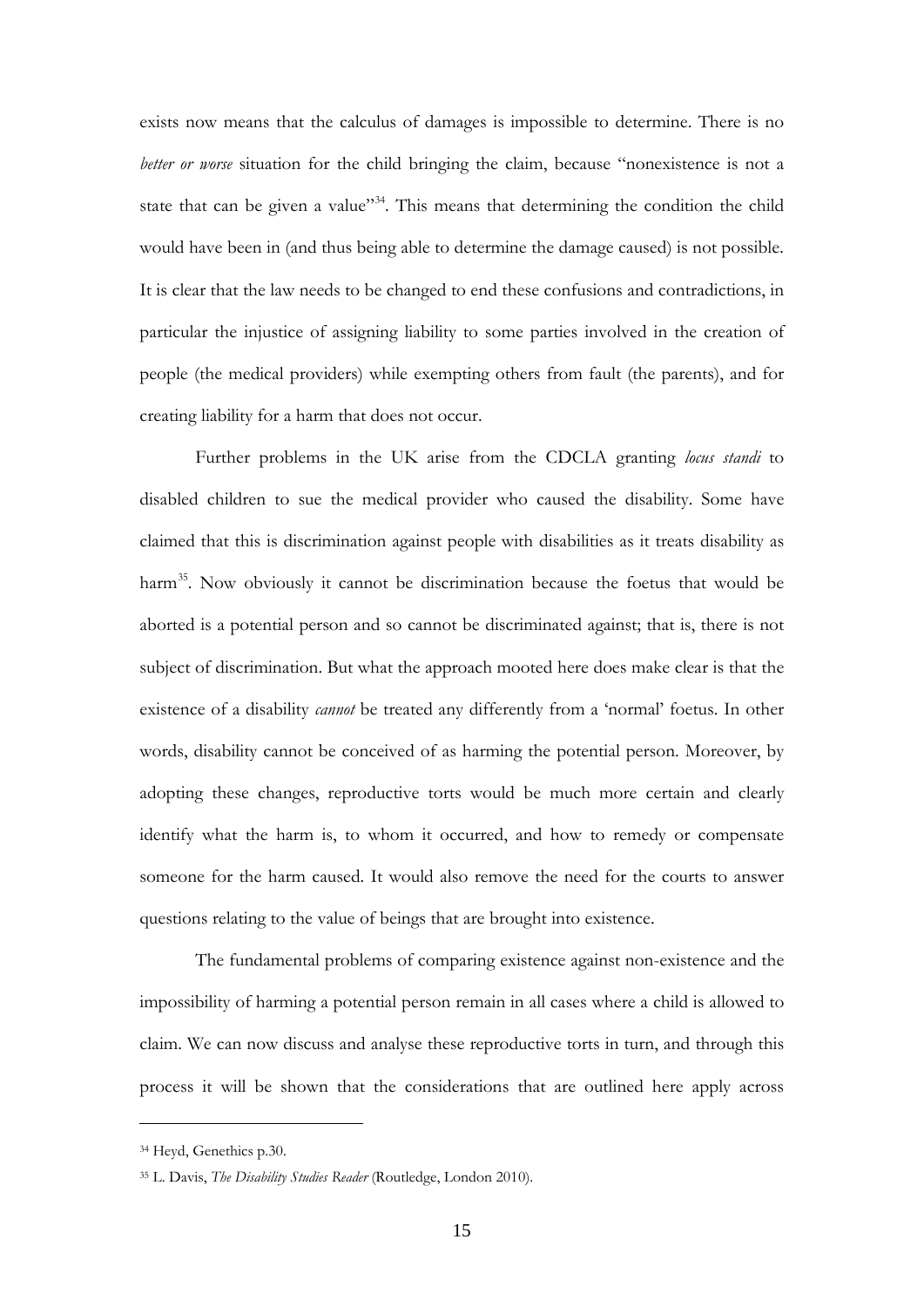jurisdictions, because it is the very nature of allowing children to claim under reproductive torts that gives rise to the problems plaguing the courts and the injustice of creating liability when harm cannot occur.

### **Wrongful birth**

Wrongful birth claims operate on the basis that actual persons, the parents, sought some medical intervention which was carried out incorrectly and thus were denied the option to abort or prevent the conception of a child. The parents therefore seek damages from the medical provider at fault for the harm they have suffered. The only divergence from this definition in UK law is that the CDCLA allows offspring to claim for a wrongful birth as well as the parents in some circumstances<sup>36</sup>.

In the UK the concept of wrongful birth is embodied in case law and legislation $37$ , and includes liability for procedures during infertility treatment. Wrongful conception claims in the UK are subsumed under the title of wrongful birth cases, thus wrongful conception cases will hereafter be included in the term wrongful birth. However, the CDCLA only deals with situations where something affects the mother or offspring such as physical assault, inaccurate medical advice or a failure to diagnose a disability causing medical condition; basically this covers situations where offspring are "born with disabilities which would not otherwise have been present"[38.](#page-15-2) Thus the event, in order to qualify under the CDCLA, has to be something that inflicts the disability upon what would otherwise be healthy offspring<sup>39</sup>. Currently it permits offspring to undertake legal action themselves against the medical provider.

<span id="page-15-0"></span><sup>36</sup> CDCLA 1976 s.1A.

<span id="page-15-1"></span><sup>37</sup> CDCLA 1976 s.1; *MacFarlane v Tayside Health Board* [2000] 2 AC 59; *Whitehouse v Jordan* [1981] W.L.R. 246; *Parkinson v St James and Seacroft University Hospital* [2001] EWCA Civ 530. <sup>38</sup> CDCLA s.1(2)(b).

<span id="page-15-3"></span><span id="page-15-2"></span><sup>39</sup> CDCLA s.1(2).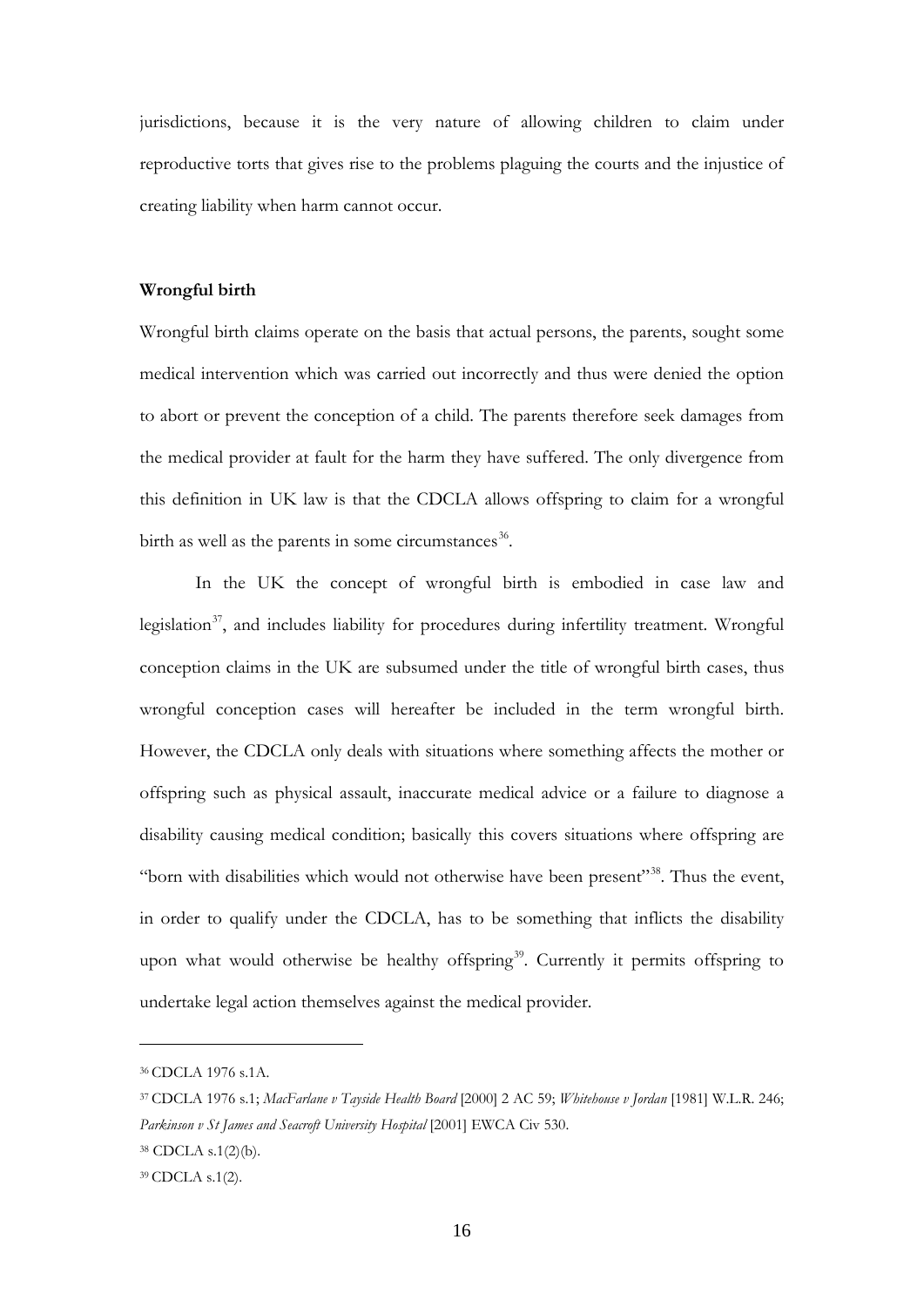One of the most prominent wrongful birth cases (although it would be known as a wrongful conception case elsewhere) is *McFarlane v Tayside Health Board[40](#page-16-0)* . This case established that parents may launch a wrongful birth claim when they would not have become pregnant but for negligence on the part of the medical organisation. In *McFarlane* the husband underwent a vasectomy which was unsuccessful and as a result his wife became pregnant. The House of Lords (now the Supreme Court) held that while it would be unjust to have the costs of healthy offspring compensated for, it was fair to have the health authority pay for the damage and distress of an unexpected pregnancy. In a later wrongful birth case, *Parkinson v St James and Seacroft University Hospital NHS Trust<sup>41</sup>*, the Court of Appeal held that a couple could recover the cost of an unwanted pregnancy due to the failure of a sterilisation procedure *and* the cost of special care due to the disabilities of their offspring. However the court refused to extend the coverage of *McFarlane* to cover general costs of raising a 'normal' child, therefore restricting compensation to distress and disability. Thus parents can claims for the costs and distress of a pregnancy and the costs of a disability if they are caused by a fault of the medical provider. This is because their interests, rights and goals have been damaged and frustrated by the wrongful action. Although, of course, strictly speaking the normal costs of raising the child should be included, they are excluded on the basis that the birth of a healthy child should not be recoverable because "society itself must regard the balance as beneficial. It would be repugnant to its own sense of values to do otherwise. It is morally offensive to regard a normal, healthy baby as more trouble and expense than it is worth"<sup>[42](#page-16-2)</sup>. This rejection is thus based upon the interests of actually existing persons in promoting and

<span id="page-16-0"></span><sup>40</sup> *MacFarlane v Tayside Health Board* [2000] 2 AC 59.

<span id="page-16-1"></span><sup>&</sup>lt;sup>41</sup> *Parkinson v St James and Seacroft University Hospital* [2001] EWCA Civ 530.

<span id="page-16-2"></span><sup>42</sup> *MacFarlane v Tayside Health Board* [2000] 2 AC 59, per Lord Millett p.114.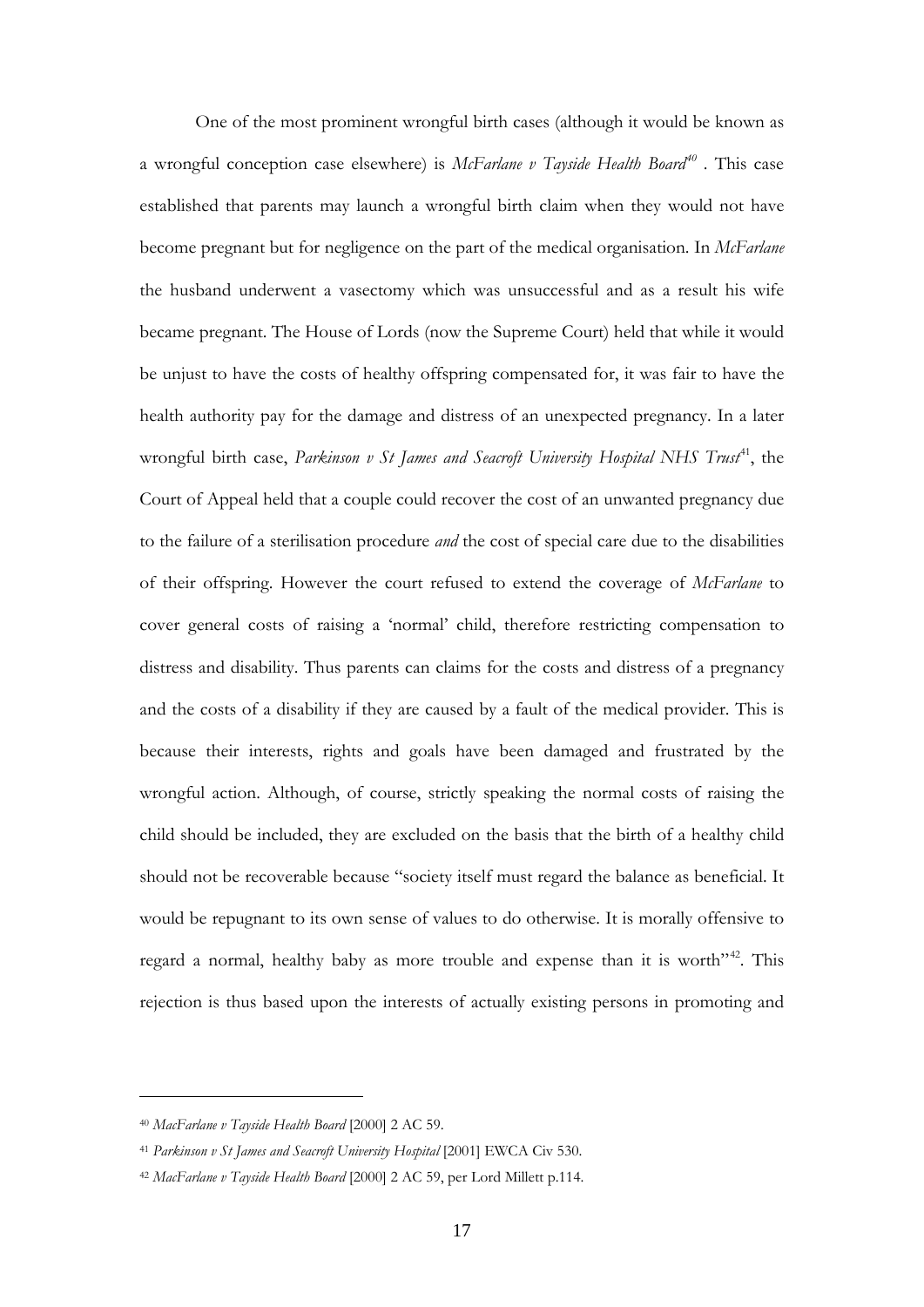valuing the production of children; it is not based on any supposed interests that potential people may have.

This approach has also been taken in some parts of the United States where "in virtually all cases, courts have awarded the plaintiff mothers … medical expenses and emotional distress damages<sup>"[43](#page-17-0)</sup> and have rejected damages for the "cost of raising the unexpected child to adulthood"<sup>44</sup>. However unlike in the UK, claims by disabled offspring, like those under the CDCLA, are dealt with differently. In New Jersey case of *Gleitman v Cosgrove*<sup>[45](#page-17-2)</sup> a child was born with defects after the mother contracted rubella, and received incorrect medical advice that rubella did not pose a risk to the foetus<sup>46</sup>. When the child was born the parents brought a claim of wrongful birth, matching the situation in the UK, but the child brought a claim of wrongful life not of wrongful birth thus the court permitted a direct claim by the child that more closely matches wrongful life cases in the  $UK<sup>47</sup>$  $UK<sup>47</sup>$  $UK<sup>47</sup>$ . The case of wrongful life will be considered in the subsequent section, but the divergence should be noted.

There is also the issue regarding the extent to which parents are entitled to information regarding their pregnancy. The relationship between information access about an embryo's genetic condition is discussed by Rosamund Scott in her analysis of the relationship between abortion and wrongful birth<sup>48</sup>. That is in the UK law only serious conditions can justify abortion<sup>[49](#page-17-6)</sup>, so according to Scott in the UK medical

<span id="page-17-0"></span><sup>43</sup> W. Hensel 'The disabling impact of wrongful birth and wrongful life actions' *Harvard Civil Rights-Civil Liabilities Law Review* 40 (2005) pp.141-195, p.151.

<span id="page-17-1"></span><sup>44</sup> Hensel, Actions p.151.

<span id="page-17-2"></span><sup>45</sup> *Gleitman v Cosgrove* [1967] 49 N.J. 22.

<span id="page-17-3"></span><sup>46</sup> Hensel, Actions p.155.

<span id="page-17-4"></span><sup>47</sup> Hensel, Action p.155.

<span id="page-17-5"></span><sup>48</sup> R. Scott 'Prenatal screening, autonomy and reasons: the relationship between the law of abortion and wrongful birth' 11*Medical Law Review* (2003) pp.265-325.

<span id="page-17-6"></span><sup>49</sup> Abortion Act [1967] s.1(1)(d).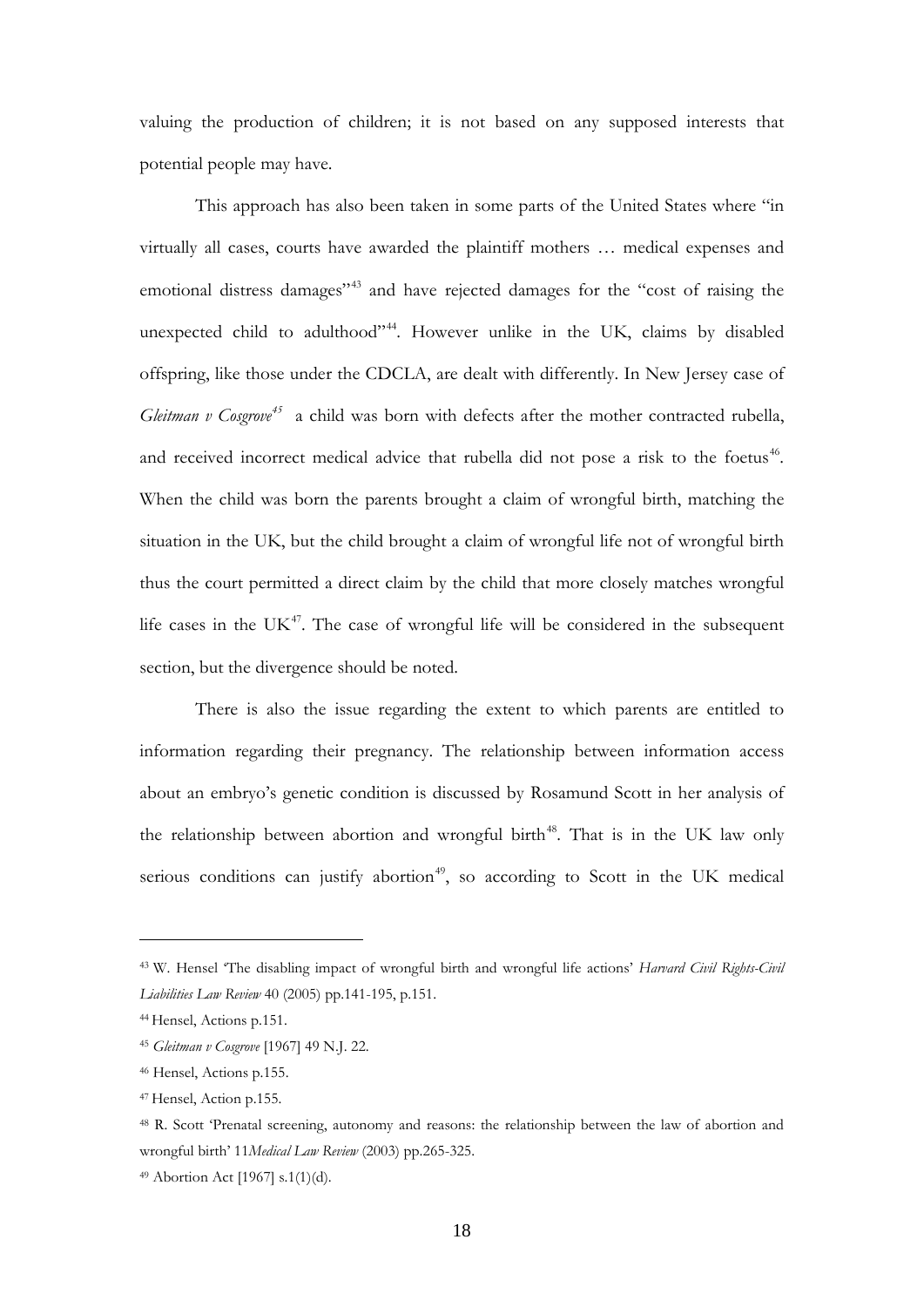providers only have to convey information when it relates to a serious condition. For example, if parents would abort on the basis of their embryo having a serious medical condition and the medical provider failed to give them that information that would allow a claim of wrongful birth<sup>[50](#page-18-0)</sup>. If however the information relates to something trivial, say webbed toes, then the parents cannot claim that they would have aborted on that basis and that they should have been informed.

Under the psychological personhood approach suggested here, the embryo would have no standing and so the parents could terminate whenever they wish for whatever reason, even trivial ones. Thus the adoption of psychological personhood would also necessitate a change in abortion law to complete permissibility. Currently the decision of what satisfies the criterion of seriousness is "based upon the profession's assessment of the incidence of the risk and its seriousness,"[51](#page-18-1) but this would no longer be the case because the seriousness of the condition would be irrelevant. There is a strong link between the information provided and the exercising of the right (in the USA) or opportunity (in the UK) to abort; or failing that opportunity suing the medical provider for a wrongful birth. Thus, under the approach proposed here the medical provider would have no justification for withholding information because it is only the interests of the parents that matter; the embryo has no claims to assert against the parents. Thus withholding information that the parents would have aborted on, as the parents are no longer constrained by the 'seriousness' criterion, could lead to a wrongful birth suit. This would greatly increase the scope and power of parental reproductive autonomy and change the law of and relating to abortion<sup>[52](#page-18-2)</sup>.

<span id="page-18-0"></span><sup>50</sup> Scott, Birth pp.365-325.

<span id="page-18-1"></span><sup>51</sup> Scott, Birth p.298.

<span id="page-18-2"></span><sup>52</sup> Abortion will not however be discussed further in this article but this digression demonstrates the wider implications of psychological personhood.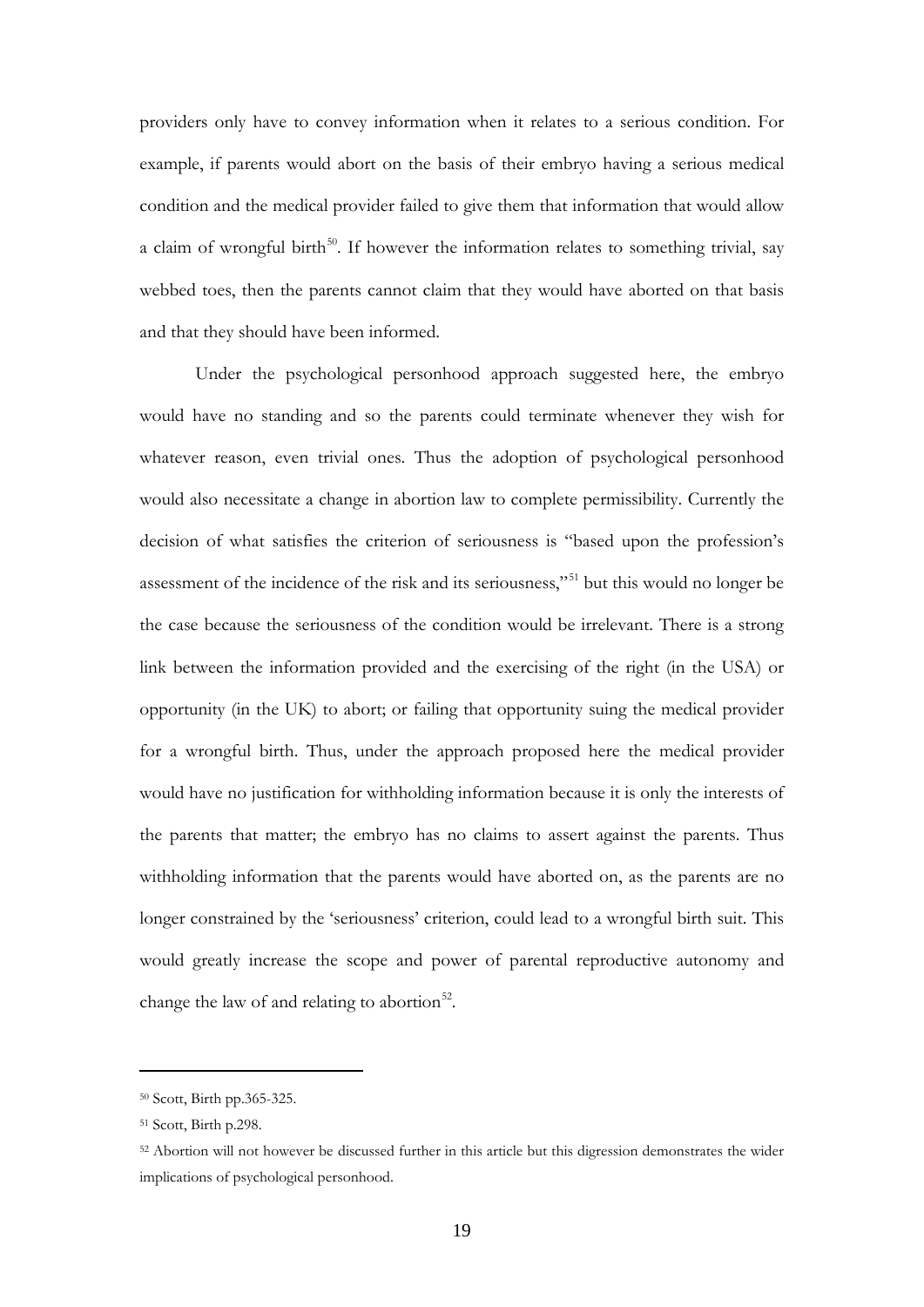As stated earlier, wrongful conception/birth claims are based on the harms are clearly suffered by actual persons to their interests, and would therefore not need to be changed. The basis of wrongful conception/birth claims is coherent and clearly assigns harm and damage both theoretically and legally. However the exception which allows offspring to sue under the  $CDCLA<sup>53</sup>$  $CDCLA<sup>53</sup>$  $CDCLA<sup>53</sup>$  must be abolished because it violates the principle that potential persons cannot be harmed by actions which are responsible for constituting their existence. Moreover it the parties involved are in a direct, connected single legal relationship<sup>[54](#page-19-1)</sup> because the child does not exist at the time the 'harm' is caused. It would also prevent parents from being liable to their offspring, and explain why the current refusal to recognise such liability makes sense because it is only *parental interests*  that count. No claims of harm can be recognised in law because persons exist only as a result of those actions. For the most part the law of wrongful conception/birth would remain as it is but on the sole basis of harms to the interests of the parents (actual persons) and without the aberration of the CDCLA.

#### **Wrongful Life**

Wrongful life claims are made on the basis that the child who exists does so only because the women was denied a termination through the fault of the medical provider and that the child's life is so full of suffering that it should not exist. Unlike wrongful conception/birth cases, wrongful life cases are brought by the child themselves not their parents. The essential claim of wrongful life is that the offspring would have been better off not existing. In such cases, the suit for compensation is brought in the name of a (typically) severely disabled child who claims that 'but for' the negligence of the medical provider, they would not have been born at all. This creates a conceptual problem of

<span id="page-19-0"></span><sup>53</sup> CDCLA 1976 s.1A.

<span id="page-19-1"></span><sup>54</sup> Weinrib, Formalism, p.588.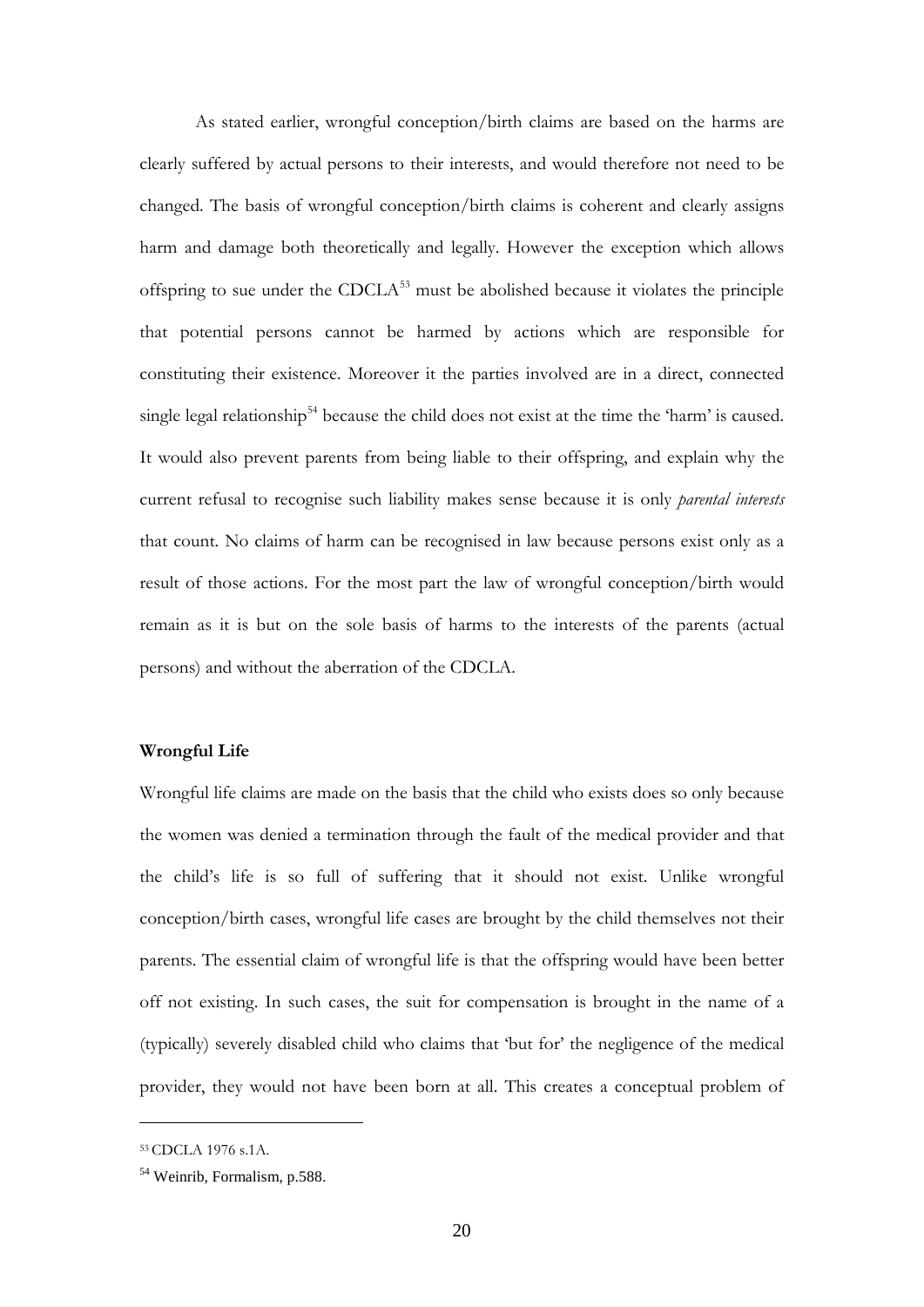comparing something with the absence of everything. As Steininger<sup>[55](#page-20-0)</sup> points out wrongful life claims try to assess the damage inflicted upon offspring from living but do not have an alternative which would be worse as the courts are not prepared to compare existence to non-existence<sup>[56](#page-20-1)</sup>. Even if the courts were prepared to make such a comparison, it is not clear how such a comparison could be made.

The case of *McKay v Essex Area Health Authority[57](#page-20-2)* made it clear that under UK law no offspring can sue for wrongful life. Stephenson LJ stated that it is "contrary to public policy, which is to preserve human life, to give a child a right not to be born except as whole, functional being" and that it is "impossible to measure the damages for being born with defects"<sup>[58](#page-20-3)</sup>. Ackner LJ also says that "that there are ... [no damages] in any accepted sense"<sup>[59](#page-20-4)</sup>. More forcefully Griffiths LJ stated that "I have come to the firm conclusion that our law cannot recognise a claim for 'wrongful life"<sup>60</sup> for the "most compelling reason … is the intolerable and insoluble problem it would create in the assessment of damages"[61.](#page-20-6) Thus wrongful life claims have been excluded from English law for two main reasons; firstly that it is against public interest to compare existence with non-existence, and secondly that no damages can be calculated because of the impossibility of comparing loss against not existing. As Ackner LJ stated "no comparison is possible and therefore no damage can be established which a court could recognise"<sup>[62](#page-20-7)</sup>.

*McKay* was decided before the introduction of the CDCLA but even if that had been in force, such a claim would still have been rejected. As Brazier and Cave put it,

<span id="page-20-0"></span><sup>55</sup> B. Steininger 'Wrongful birth and wrongful life: basic questions' (2010) 1 *JETL* 125.

<span id="page-20-1"></span><sup>56</sup> Steininger, Questions p.152.

<span id="page-20-2"></span><sup>57</sup> *McKay v Essex Area Health Authority* [1982] QB 1166.

<span id="page-20-3"></span><sup>58</sup> *Mckay* [1982] p.1184.

<span id="page-20-4"></span><sup>59</sup> *McKay* [1982] p.1189.

<span id="page-20-5"></span><sup>60</sup> *McKay* [1982] p.1190.

<span id="page-20-6"></span><sup>61</sup> *McKay* [1982] p.1192

<span id="page-20-7"></span><sup>62</sup> *McKay* [1982] p.1189.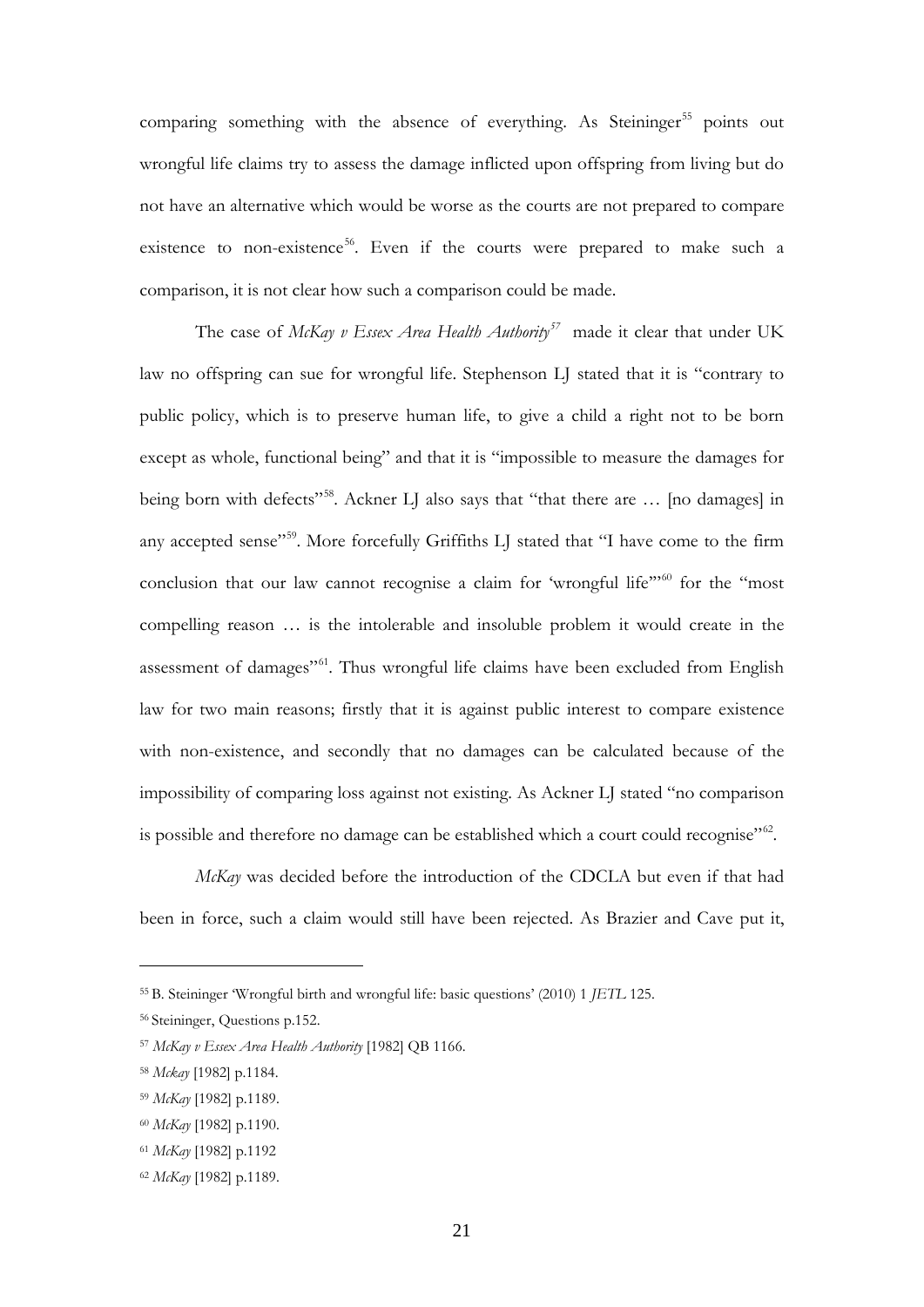"[w]here the essence of the claim is that the child should never have been born at all, it lies outside the scope of section  $1(2)(b)$ " of the CDCLA<sup>[63](#page-21-0)</sup>. More than simply being outside the technical remit of the Act, the Court of Appeal ruled out wrongful life claims because they were against public policy, being a violation of the sanctity of life. Although the sanctity of life is not relevant here, because actions creating potential persons create the life that would be protected by sanctity, accepting life as a potential damage would necessitate "an 'existence/nonexistence' comparison<sup>64</sup>. This would be impossible because the court, or indeed anyone, is not capable of determining damages from an assessment which involves comparing existence and non-existence, thus no cause of action was possible<sup>65</sup>. This view is matched almost exactly in Germany where the Federal Constitutional Court (*Bundesverfassungsgericht*) stated that "the child's existence cannot, in law, be classified as damage"[66](#page-21-3) (*Schwangerschaftsabbruch II* [1993]).

However this strict logical approach has not always been taken. Rosamund Scott, whilst accepting the logical argument regarding existence/non-existence, "that there was no-one or no being who could experience non-existence"<sup>67</sup>, argues that this framing of wrongful life claims misses the point. Scott suggests that the issue of wrongful life claims "lies in *being born under certain conditions*, namely when the burdens of life … are so severe that they outweigh any compensating goods"[68](#page-21-5). This view is similar to the one held by Kirkby J who believes that it is the suffering in wrongful life cases that should be given prominence, even going so far as to argue that "a life of severe and unremitting suffering

<span id="page-21-0"></span><sup>63</sup> Brazier and Cave, Law p.321; CDCLA 1976.

<span id="page-21-1"></span><sup>64</sup> Priaulx 'Conceptualising harm in the Case of the Unwanted Child' *European Journal of Health Law* 9(2002) pp.337-359 .

<span id="page-21-2"></span><sup>65</sup> *McKay v Essex Area Health Authority* [1982] QB 1166.

<span id="page-21-3"></span><sup>66</sup> *Schwangerschaftsabbruch II* [1993] BVerfGE 88, 203

<span id="page-21-4"></span><sup>67</sup> Scott, Anomalies p.129.

<span id="page-21-5"></span><sup>68</sup> Scott, Anomalies p.130.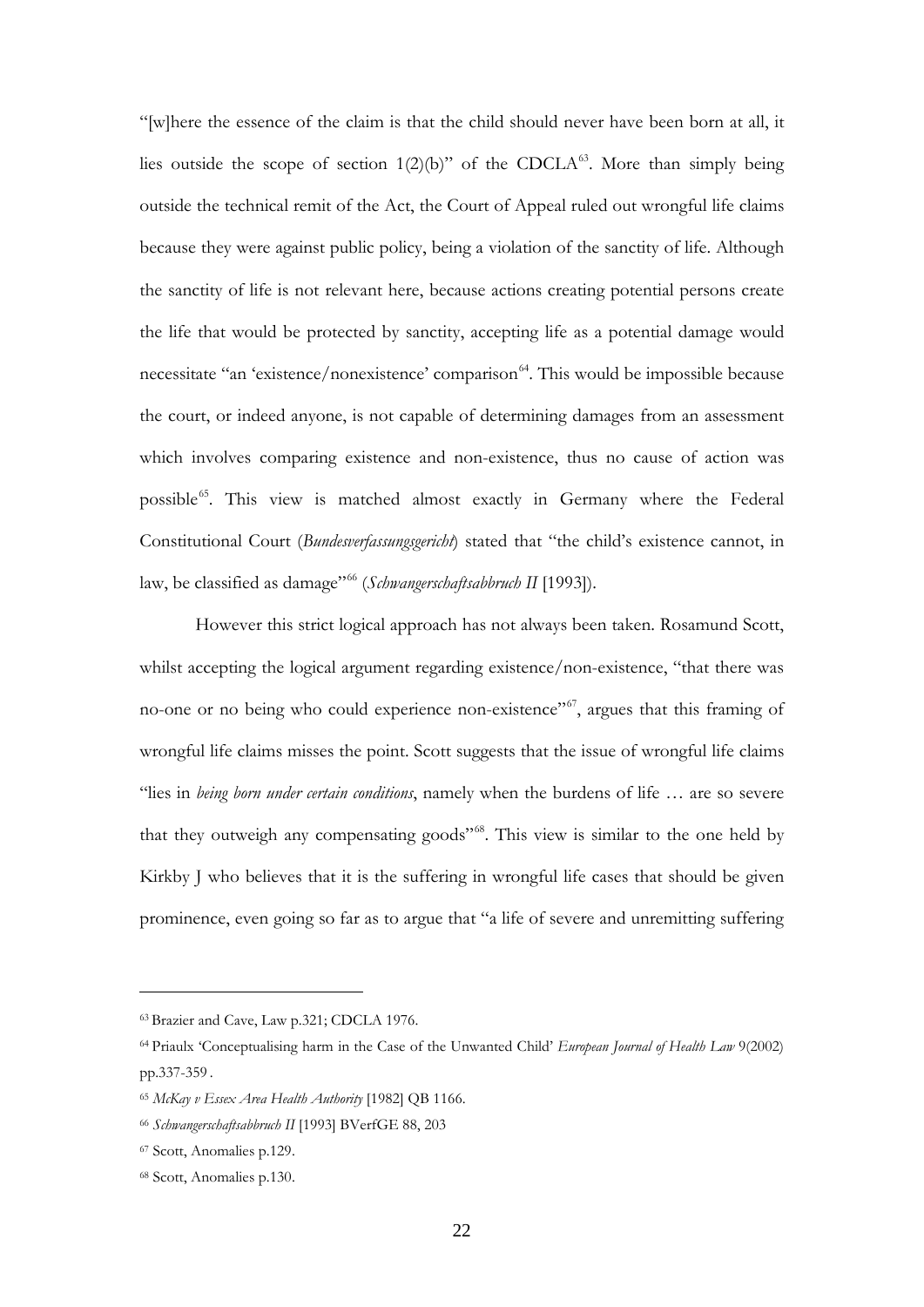is worse than non-existence"<sup>569</sup>. In *Curlender v Bio-sciences Laboratories* [1980] Jefferson P.J. claimed that the claimant "both exists and suffers, due to the negligence of others"<sup>[70](#page-22-1)</sup>.

In the French case of *Perruche* we can see this suffering-orientated approach at work. The child was allowed to "sue his mother's doctors because they failed to diagnose his condition while she was pregnant, [thus] denying her the choice of an abortion"<sup>71</sup>. The Cour de Cassation stated that "the issue is not his [the offspring's] birth but his disabilities"<sup>[72](#page-22-3)</sup>. The subsequent public outrage at this decision resulted in the introduction of a new provision in the *code de l'action sociale et des familles* section L114-5 which prohibits offspring bringing a claim where they would not otherwise exist and consequently only parents can now bring a claim under French  $law<sup>73</sup>$  $law<sup>73</sup>$  $law<sup>73</sup>$ . We can thus see that the idea that life itself could be considered 'damage' and thus be a cause of action in law was considered unacceptable. Scott's rejoinder would be that it is the suffering not the life that is compensated for, however this author would still argue that this would fall foul of the 'actions constituting existence' problem.

In contrast, in the state of California there was a drift, albeit haphazardly, towards a recognition of a child's standing to sue. Wendy Hensel<sup>[74](#page-22-5)</sup> provides a clear breakdown of the Californian court's decisions and reasoning regarding wrongful life. One of the earliest US cases was the previously mentioned case of *Gleitman v Cosgrove* which found that because it was "logically impossible" to "measure the difference between life with defects against the utter void of non-existence" wrongful life claims could not be

<span id="page-22-0"></span><sup>69</sup> *Harriton v Stephens* [2006] Unreported Cases High Court of Australia at [105].

<span id="page-22-1"></span><sup>70</sup> *Curlender v Bio-sciences Laboratories* [1980] 165 Cal. Rptr. 477 p.488.

<span id="page-22-2"></span><sup>71</sup> Priaulx, Child pp.339-340.

<span id="page-22-3"></span><sup>72</sup> Epx Perruche c/ Mutuelle d'assurance du corps sanitaire francais et al. (Cour de Cassation) [2000] JCP 2000 II 10438.

<span id="page-22-4"></span><sup>73</sup> Priaulx, Child p.340; *The New York Times*, October 19, 2001, Code de l'action sociale et des familles (amended to include section L114-5 in 2002).

<span id="page-22-5"></span><sup>74</sup> Hensel, Actions.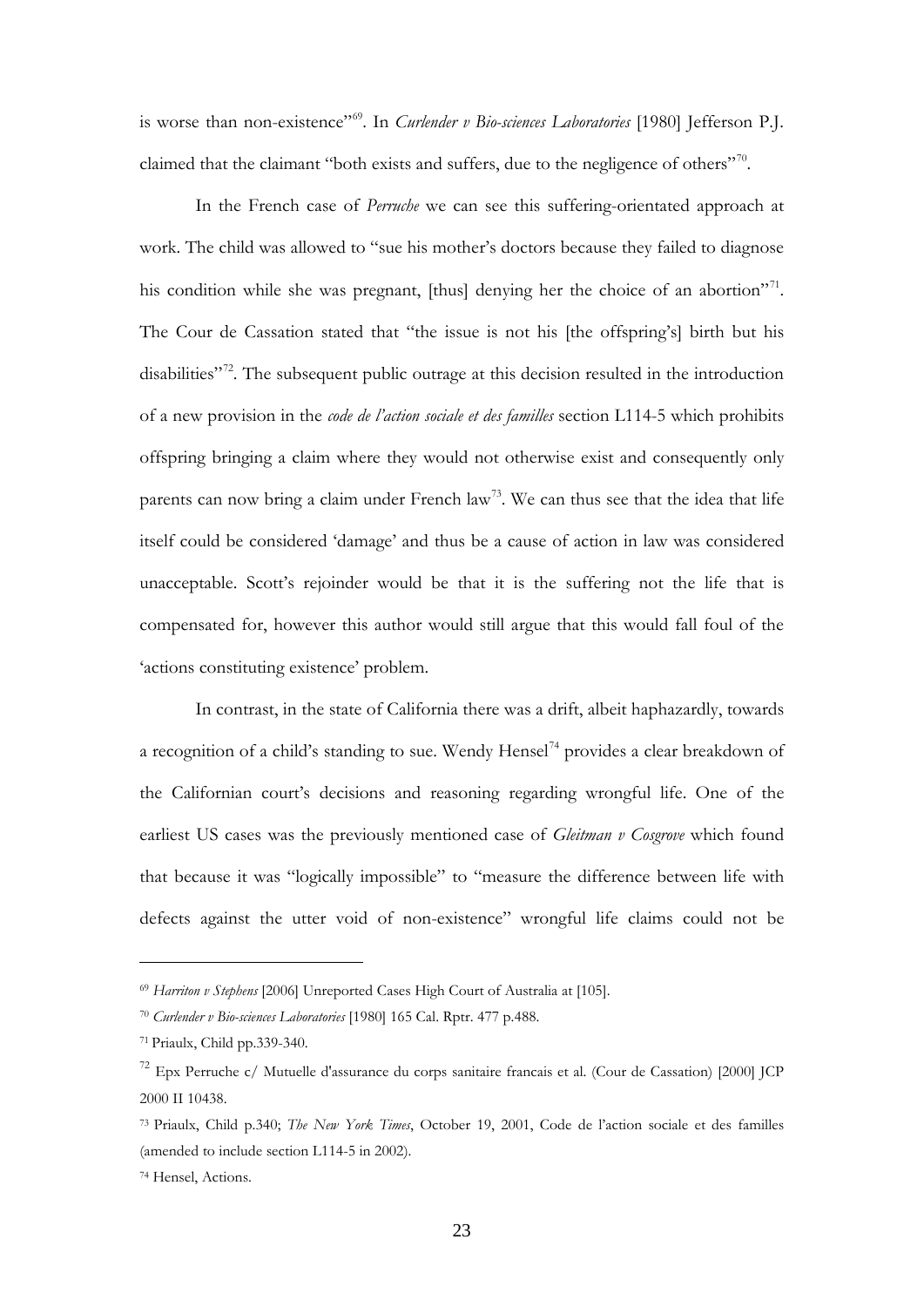recognised<sup>[75](#page-23-0)</sup> thus reflecting the position most commonly held in judicial systems. This all changed however in the Californian case of *Curlender v Bio-Science Laboratories* where the Court of Appeal of California allowed offspring to claims for damages relating to "damages for the pain and suffering to be endured … and any special pecuniary loss resulting from the plaintiff's condition"<sup>[76](#page-23-1)</sup>. Interestingly the court felt that there was "no sound public policy reason which should protect those parents from being answerable for the pain, suffering and misery which they have wrought upon their offspring". Thus in some ways the Californian approach here is the most consistent because it allows 'harmed' offspring to claim against all those who brought it into existence; although the basis itself of such a claim is here rejected.

This prompted a swift response from the Californian state legislature to protect parents from such a claim<sup>[78](#page-23-3)</sup>. Shortly thereafter the California Supreme Court in *Turpin v Sortini* confirmed that the sanctity of life did not preclude claims of wrongful life, and allowed damages for "significant medical and financial burden"[79](#page-23-4) but rejected claims for general damages relating to the normal costs of existence. The claim for general damages was rejected "because the plaintiff never had a chance to of being born without her affliction, and it would be impossible to ascertain the extent of an injury in this context"<sup>[80](#page-23-5)</sup>. However in most other cases the "courts [in the USA] have consistently rejected wrongful life actions" reasoning that "life burdened with defects is better than no life at all and … that the … child suffered no legally cognisable injury in being born"

<span id="page-23-0"></span><sup>75</sup> Hensel, Actions p.155.

<span id="page-23-1"></span><sup>76</sup> *Curlender v Bio-sciences Laboratories* [1980] 165 Cal. Rptr. 477 p.488.

<span id="page-23-2"></span><sup>77</sup> *Curlender* [1980] p.487

<span id="page-23-3"></span><sup>78</sup> The Civil Code of the State of California, California (1873) s.43.6.

<span id="page-23-4"></span><sup>79</sup> *Turpin v Sortini* [1982] 31 Cal. 3d 220 p.238.

<span id="page-23-5"></span><sup>80</sup> Hensel, Actions p.160.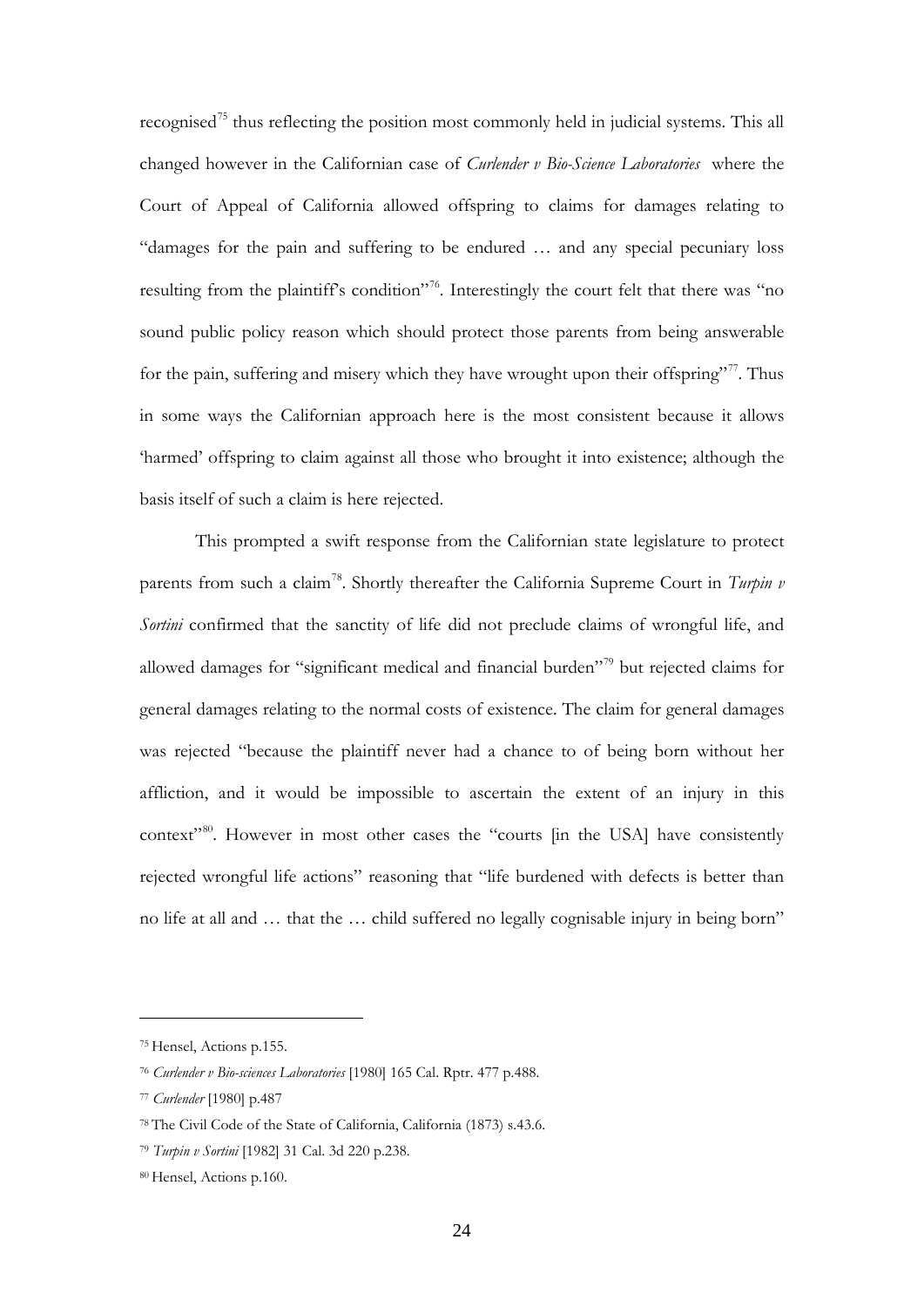thus "damages are incalculable["81.](#page-24-0) The exceptions (*Curlender* and *Turpin*) in California however "have concluded instead that life is not always preferable to non-existence"<sup>[82](#page-24-1)</sup> or that damages are incalculable $83$ .

Rosamund Scott reaches a similar conclusion, after reviewing the arguments set out by Kirkby J in *Harriton v Stephens*, Jefferson P.J. in *Curlender v Bio-sciences Laboratories* and the combined judgement in *Perruche*, regarding how life should be treated in these situations. Scott claims that "while it may be helpful to emphasise suffering rather than life *per se* … care has to be taken that the condition … be so severe that life will be of sub-zero quality<sup>3[84](#page-24-3)</sup>. Thus Scott's suggestion is that severity is taken as the basis of wrongful life claims and when a severe enough condition occurs, then a wrongful life claim can be brought against the medical provider. Furthermore, Scott argues that the deployment of the existential threshold in these cases is a legal construction providing a barrier against wrongful life claims. She suggests that "emphasising that non-existence cannot be known is ultimately unhelpful, or besides the point … and loses sight of … the normative role of the construct of non-existence<sup>"[85](#page-24-4)</sup>. Thus Scott is essentially arguing that justice has lost out to logic.

However Scott's suggestion is rejected by this author for two reasons. Firstly, the issue of existence-non-existence is crucial because it is this threshold that limits legal actions to those incidents which are cognisable. If we were to accept that non-existence was not a boundary to legal action, then we may be placed in the invidious position of having to take into consideration potential liability owed to people who *may never exist*. Thus the legal prohibition on potential persons from being able to claim, in this case in

<span id="page-24-0"></span><sup>81</sup> Hensel, Actions p.161.

<span id="page-24-1"></span><sup>82</sup> Hensel, Actions p.162.

<span id="page-24-2"></span><sup>83</sup> Civil Code, California (1873) s.43.6.

<span id="page-24-3"></span><sup>84</sup> Scott, Anomalies p.133.

<span id="page-24-4"></span><sup>85</sup> Scott, Anomalies p.142.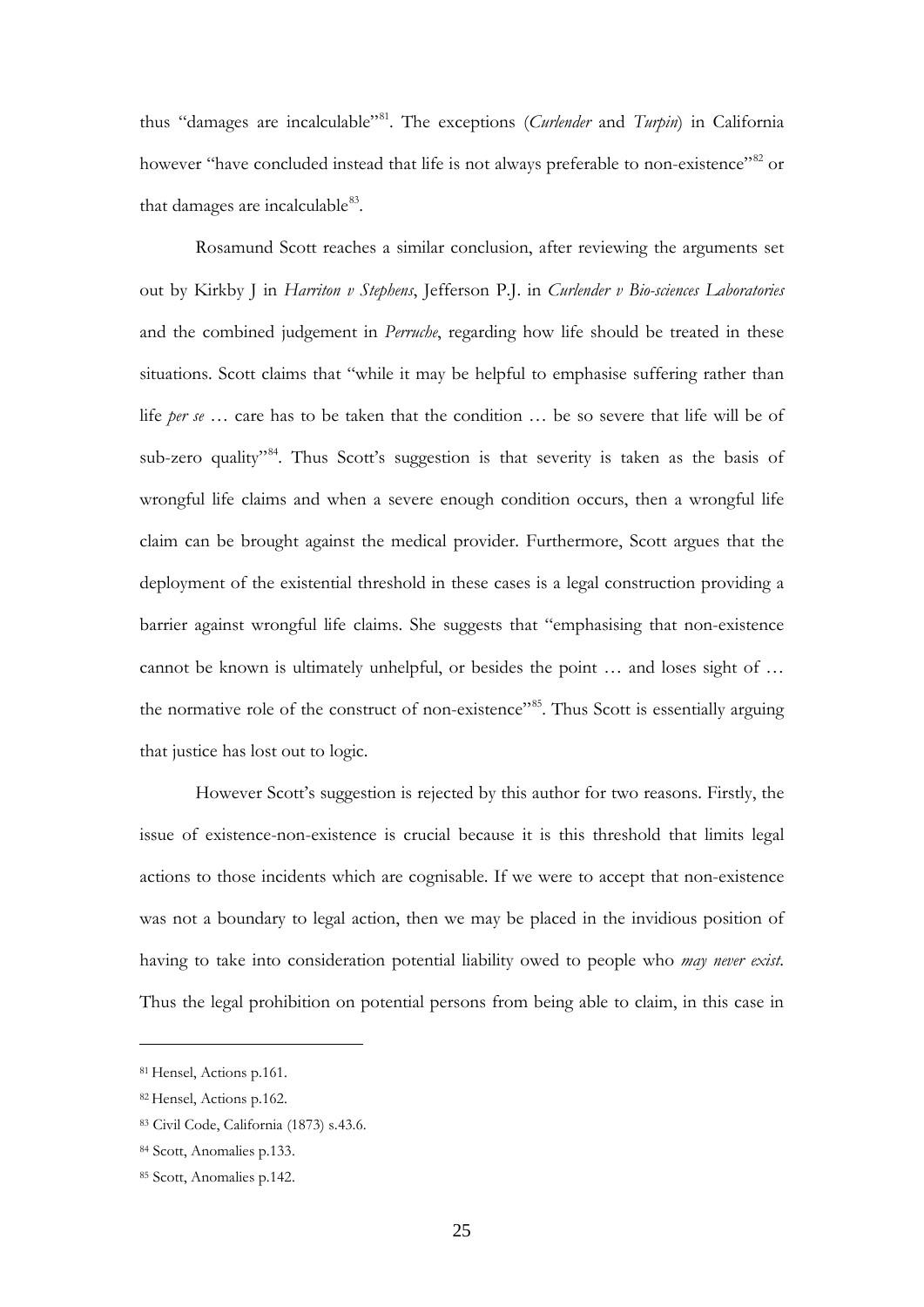reproductive torts, should stand. Moreover, the importance of the logical existential distinction should not be underestimated, as it relates to whether harms have occurred at all and to the existence of a correlative relationship between 'harmer' and 'harmed'.

This leads directly into the second objection to Scott's proposal. If we accept Scott's suggestion, and allow offspring to claim for actions that occur before their existence and use a severity threshold to avoid open-ended exposure to liability just mentioned, this would mean that wrongful life claims are permitting legal action where no harm to the offspring has occurred. It would thus be fundamentally unjust to allow medical providers to be liable for actions which create the particular person who is claiming against them. Medical providers would remain liable to the parents who they failed to treat with the requisite standard of care, but they would not (and should not) be liable to the offspring for creating them. Under the theory of psychological personhood set out here, the action which creates a particular person, that is the act that creates a factual as opposed to merely potential person, cannot be a harmful act to the person created. Thus, cases where wrongful life claims have been recognised should not form the basis of law and should be rejected because they rely on the false premise that life is comparable to non-existence and that those actions which constitute the existence of a person can be classified as beneficial or harmful.

Additionally, the struggle with wrongful life claims, and in some cases recognising them, is down to financial considerations and distributive justice concerns. If there is no liability with the medical provider for disabled children then the costs of their care cannot be taken from the medical provider but must come from another source. The possibility of suing their parents may provide another source of financial security, but practical considerations regarding the payment of damages may prevent claims against parents as they are likely to already be bearing the costs (or some of the costs) but it would be theoretically possible as demonstrated by Californian case of *Curlender v Bio-*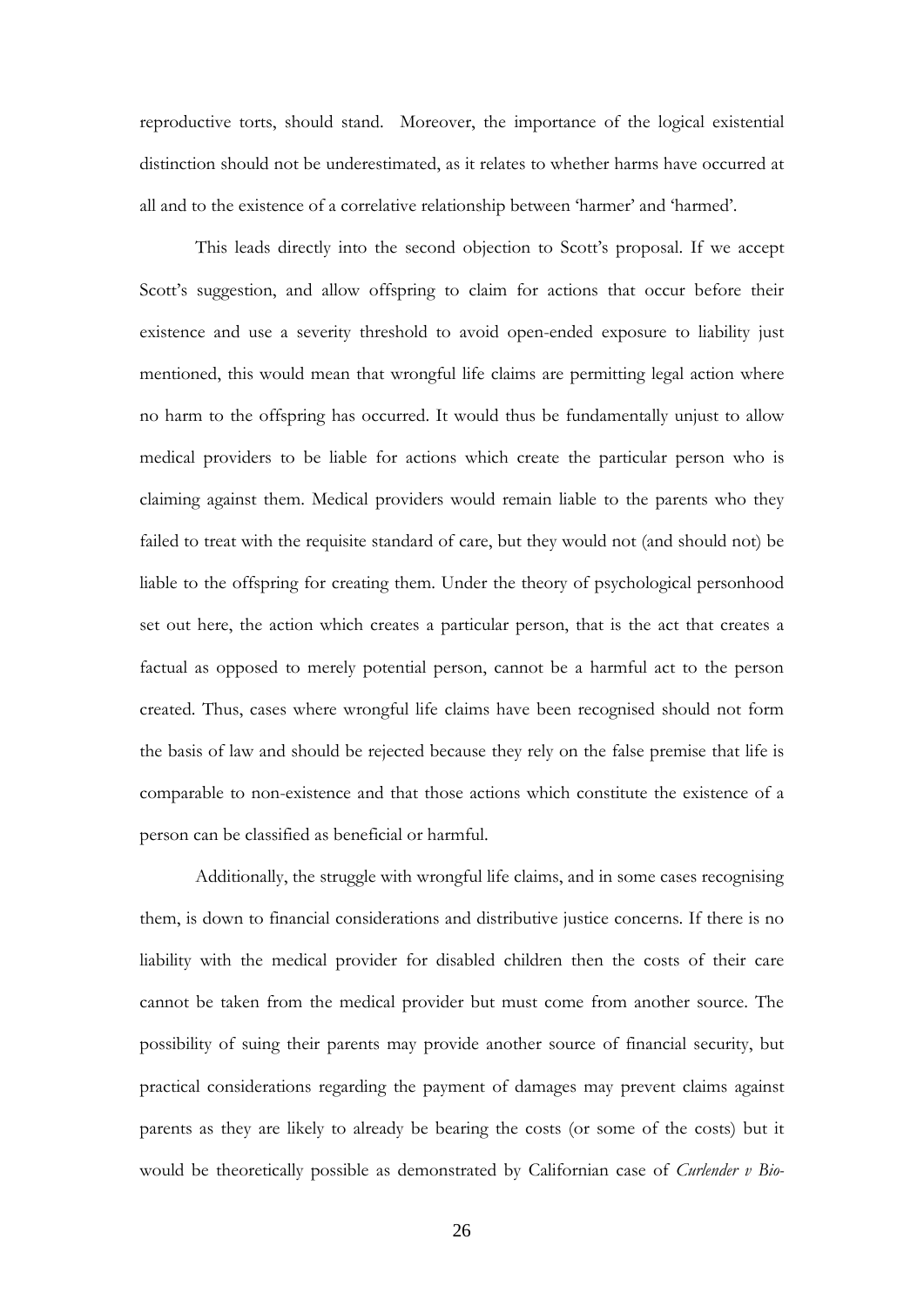*Sciences Laboratories*. Moreover, as Scott mentions, parental liability would directly conflict with the mother's "self-determination and bodily integrity"<sup>[86](#page-26-0)</sup> and thus parental liability should be opposed for this reason as well. It thus seems (in the USA at least) that the acceptance of claims was aimed at ensuring some financial provision was in place for the care of the disabled child; this is comparable to the French court allowing the child to sue directly in *Perruche*.

However this paper has concluded that actions which create people cannot be a cause of legal action because being caused to exist cannot be a harm or damage because it is impossible for someone to be harmed by factors constitutive of their existence and identity. Once the child is an actual person, and thus the necessary pre-conditions for them to have interests is met, society (that is the actual persons who make up the social and political entity in which the disabled child lives) do have an obligation to the child, as an actual person. Thus, society must make provision for disabled persons and this can be achieved through general taxation, a welfare system, public healthcare and so on. The child does not have to be able to sue medical providers who cause their existence in order to be financially supported, and indeed it has been argued here that children should not and cannot sue those who cause them to exist.

#### **Conclusion**

This article has analysed the basis of reproductive torts wrongful conception/birth and wrongful life through the application of the potential/actual person distinction. The law in the UK, and in other jurisdictions, on wrongful conception/birth are primarily based upon the interests of the parents who have suffered some loss or harm. This is the only sound basis for these torts. Difficulties and problems arise with wrongful life claims and

<span id="page-26-0"></span><sup>86</sup> Scott, Anomalies p.148.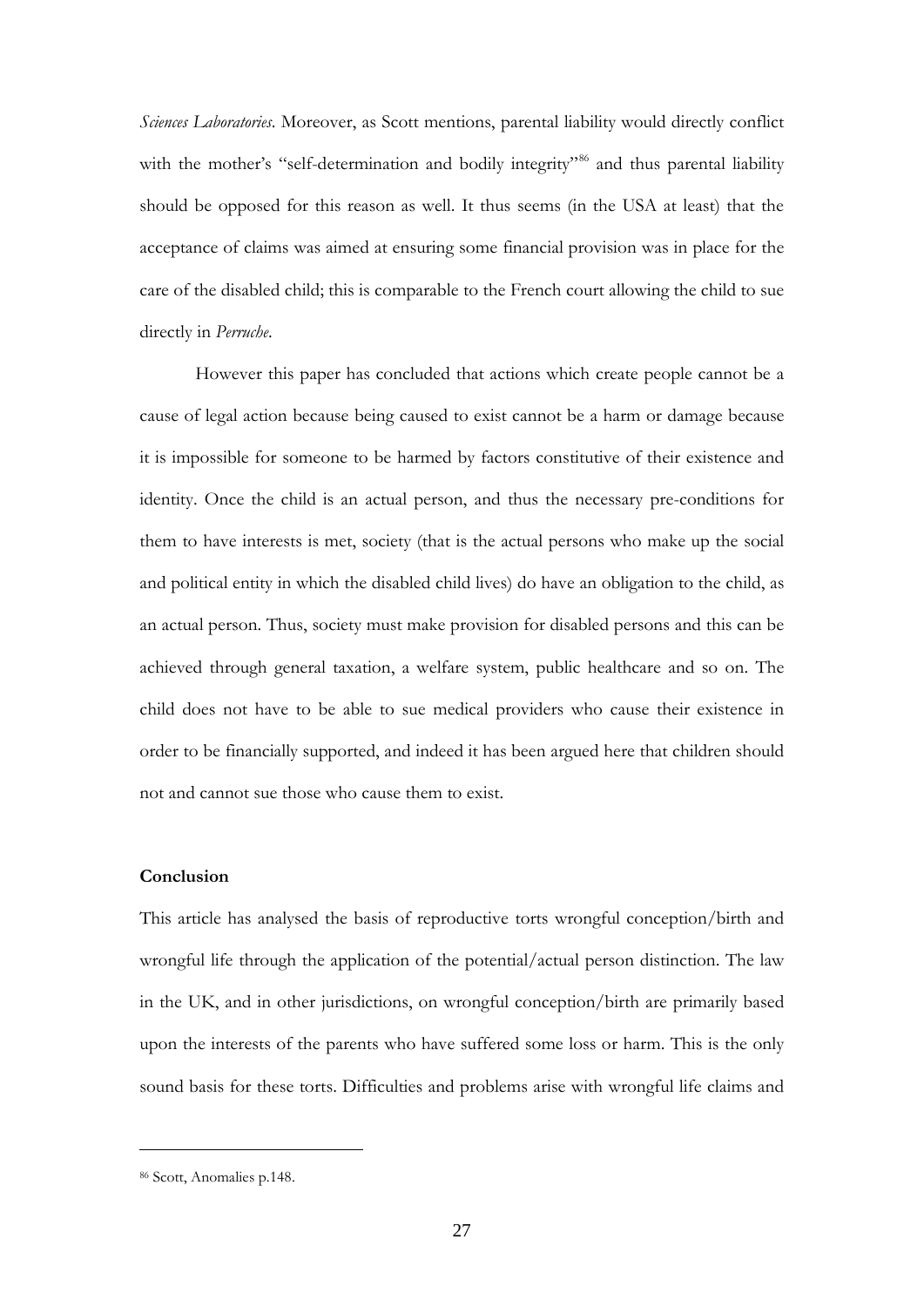when wrongful conception/birth claims stray into being claims of the child (as under the CDCLA in the UK). Claims by the child try to bridge the potential/actual divide and thus allow claims against the medical provider for actions which constitute their very existence. This has been shown to be logically impossible as the person-affecting nature of torts requires that a subject exists who could have been in a better condition. However, when we are discussing actions that cause the existence of a person then the absence of that action results in their *nonexistence*, not their existence in a better state. This argument is clearly articulated when Heyd states that nonexistence is "not a state that can be *attributed* to a subject"<sup>[87](#page-27-0)</sup>. Consequently the use of personal harm as the basis of reproductive torts has been ruled out as persons cannot be harmed by actions which change who will exist. This means that no potential person has or can claim an interest or a right in either existing or existing in a particular condition.

As the better or worse condition of a subject is a requirement of reproductive torts, a child who results from the actions, however wrongful, cannot be permitted by the law because it contradicts the internal coherence of tort claims. Coherence is important because it allows those subject to the legal system to predict what conduct is permissible and what is not. This knowledge is achieved by the consistent application of the *justification* used to in setting out the law. As Weinrib states the law is "not merely a collection of posited norms or an exercise of official power but a social arrangement responsive to moral argument"<sup>88</sup>. Weinrib's suggests that the "[l]aw connects one person to another through the ensemble of concepts, principles, and processes that come into play when a legal claim is asserted"[89](#page-27-2). However in order for the law to fulfil its function as a set of laws that can successfully be followed, these "concepts, principles and

<span id="page-27-0"></span><sup>87</sup> Heyd, Genethics p.30.

<span id="page-27-1"></span><sup>88</sup> Weinrib, Formalism, p.583.

<span id="page-27-2"></span><sup>89</sup> Weinrib, Formalism, p.584.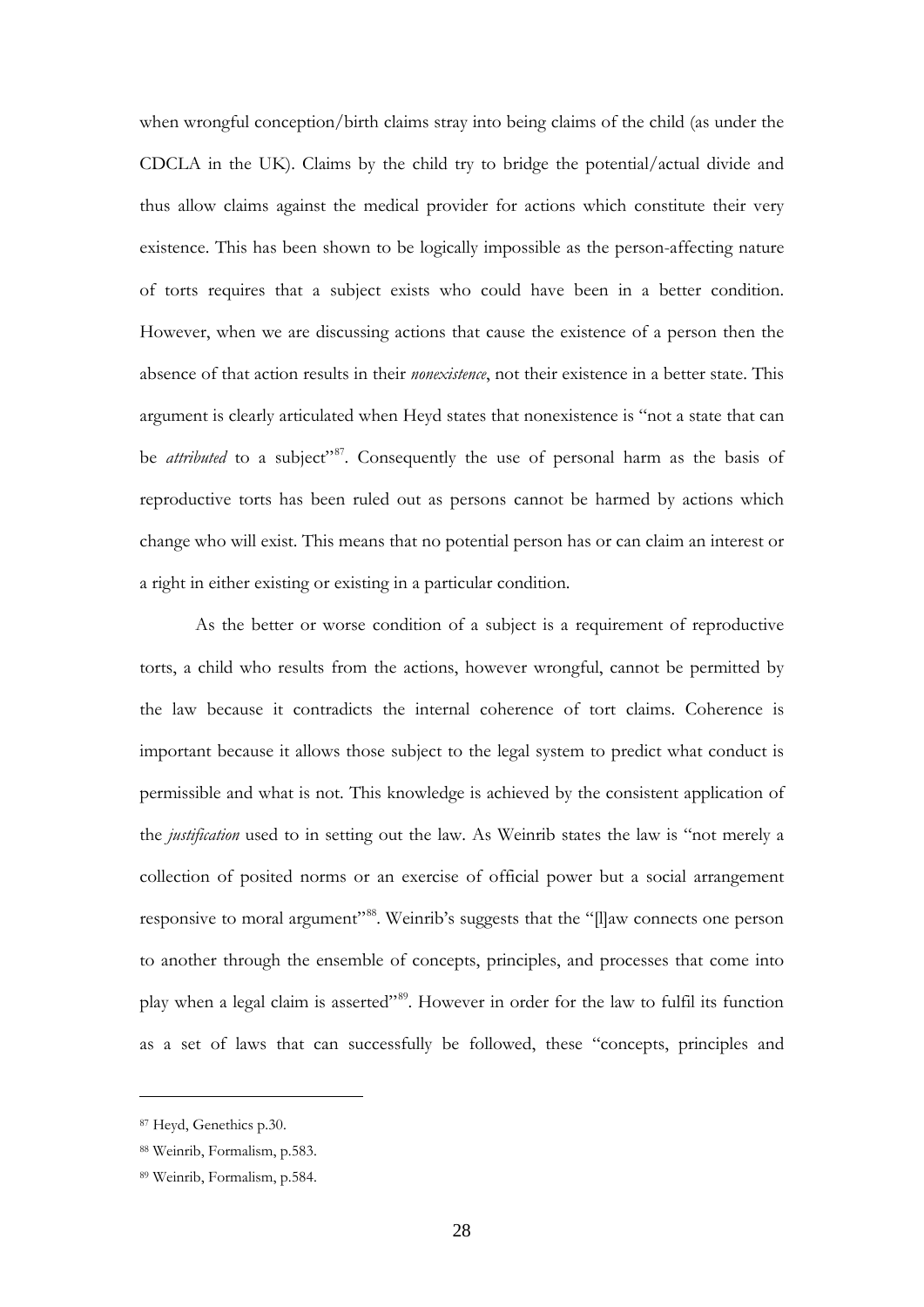processes"[90](#page-28-0) must be internally compatible with each other. As we have seen in the case of reproductive torts, attempts to deal with claims by or the behalf of children have been inconsistent and at times contradictory.

Such inconsistency arises because reproductive torts do no conform they the justification for the existence. That is the crucial relationship requirement whereby "the plaintiff and the defendant [are treated] as correlative to one another"<sup>[91](#page-28-1)</sup> is absent. If reproductive torts are an instrument of "corrective justice"<sup>[92](#page-28-2)</sup> then this relationship is a crucial justification for the existence of reproductive torts in the first place. More importantly as this relationship is the justificatory basis of reproductive tort claims then it should inform the structure of tort claims.

When this relationship is not present then reproductive tort claims cannot be sustained, and in the case of potential persons this requirement is never fulfilled. Thus the structures of reproductive torts are an ad hoc construction rather than a sound coherent and above all justified systematic claim. The changes to reproductive torts set out here are thus a response to this incoherence based upon the consistent application of the justificatory theory of persons aimed at forging a "harmonious interrelationship among the constituents"<sup>[93](#page-28-3)</sup> of reproductive torts.

The current approach of tort law in judging harm and damage through comparisons between the conditions the person would have been in and the condition they actually are in, is correct because it requires that an actual persons exist who is affected; thus tort law is person-affecting in its approach. However, allowing children to claim under any reproductive torts must logically be prohibited. In the case of the UK, the current rejection of wrongful life claims must be maintained but the CDCLA must be

<span id="page-28-0"></span><sup>90</sup> Weinrib, Formalism, p.584.

<span id="page-28-1"></span><sup>91</sup> Weinrib, Formalism, p.593.

<span id="page-28-2"></span><sup>92</sup> Weinrib, Formalism, p.593.

<span id="page-28-3"></span><sup>93</sup> Weinrib, Formalism, p.593.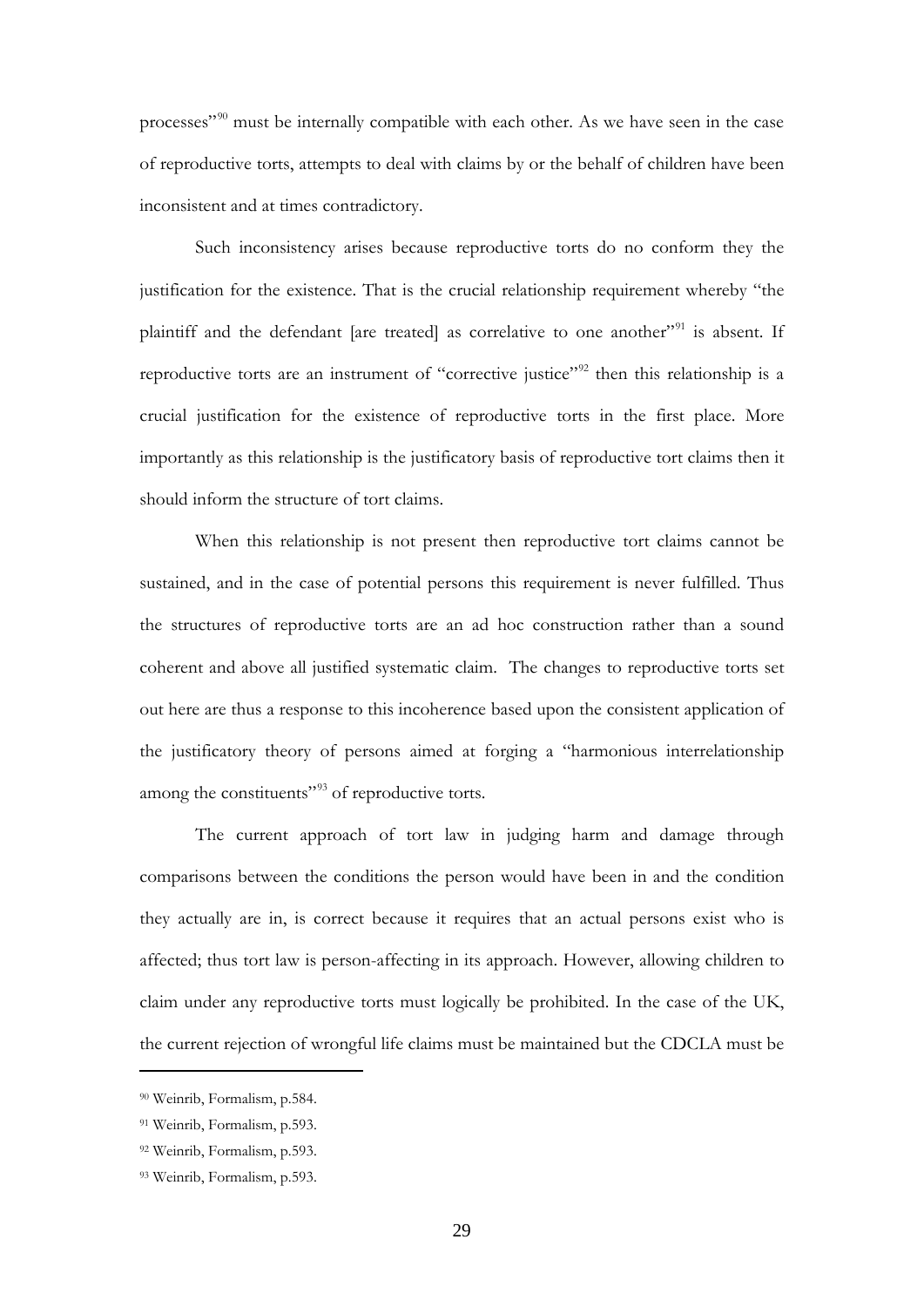repealed or reformed to prevent children claiming under the wrongful birth tort. Parents must be able to claim on the basis of negligence or misconduct on the part of medical professionals because they *are* harmed; their interests and rights at the time are affected and harmed. They (as actual persons) could have been in a better situation than the ones they find themselves in. Thus parents and the harm they have suffered can be, and is, the correct basis of reproductive tort claims.

In conclusion this paper advocates a modest legal reform, namely amending the CDCLA to prevent claims by children when actions cause disabilities, but it provides arguments both to engender this reform and to maintain the rejection of any claims by children under reproductive torts (and under wrongful life in particular). The implications of the arguments presented here, both in relation to the law and to the moral and ethical basis of claims, have farther reaching implications in other reproductive issues such as genetic modification, abortion and procreative decisions as in all cases the potential person cannot be the basis of any claims or restrictions on the conduct of the prospective parents. Only the effects on other actual persons or the conduct of the parents themselves (for example on the basis of virtue ethics or a standard of behaviour) can ground legal sanction. Particularly as these different individuals can form correlative relationships with each other that potential and actual persons cannot. These wider implications are beyond the scope this article, and thus would need to be (and deserve to be) considered in separate papers. For the moment this paper concludes with the desirability of reforming the Congenital Disabilities Act suggested earlier and the rejection of any claims by children for actions that are responsible for their existence, because potential persons cannot be affected by actions bringing them to existence. Basically it comes down to this; there is no justification for creating medical provider liability to the offspring for actions which constitute the offspring's very existence.